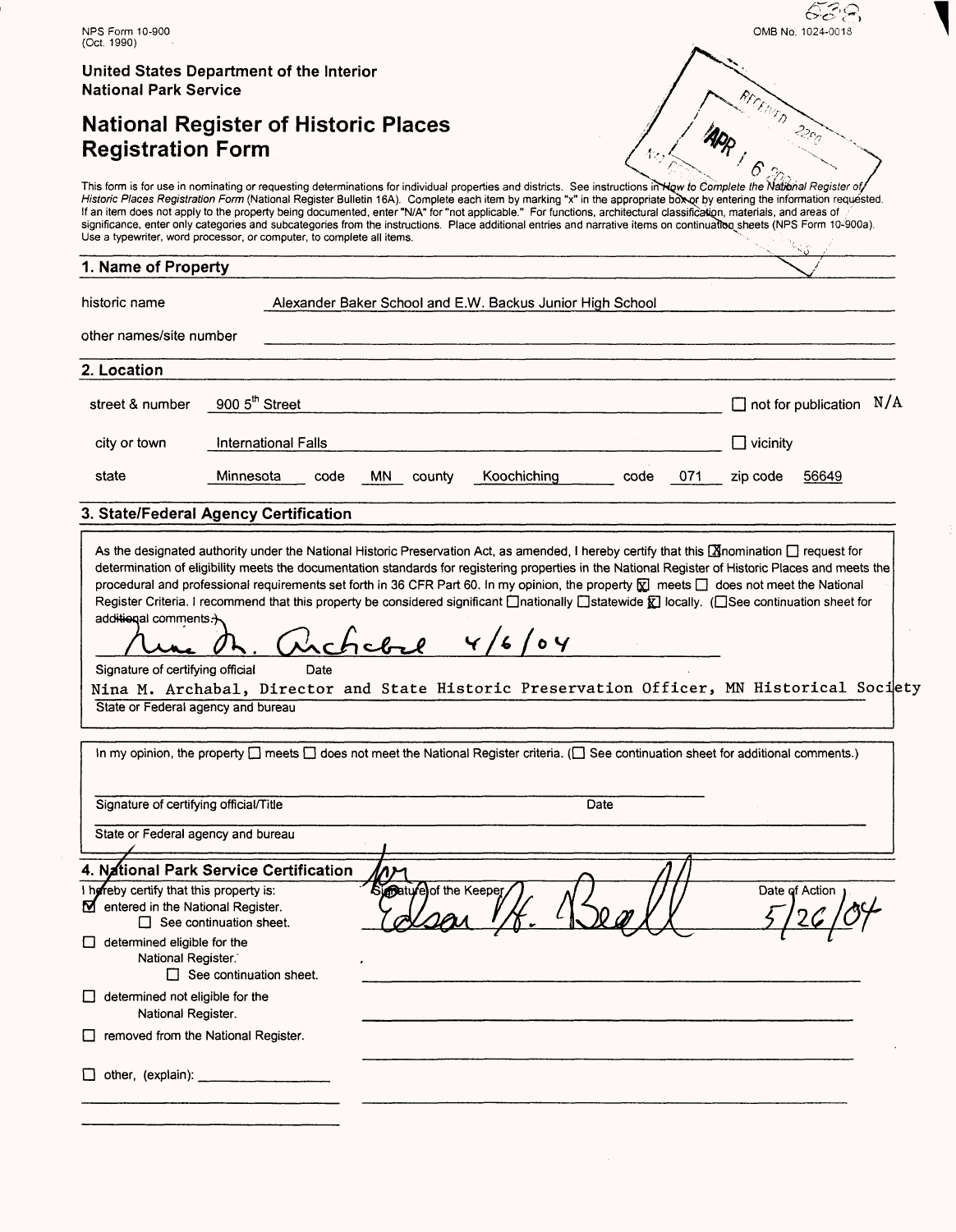# **5. Classification**

|  | <b>5. Classification</b> |  |  |  |  |
|--|--------------------------|--|--|--|--|
|  |                          |  |  |  |  |

# **Ownership of Property**<br>(Check as many boxes as appl

|                     | Check as many boxes as apply) |  |
|---------------------|-------------------------------|--|
| $\boxtimes$ private |                               |  |
|                     | $\Box$ public-local           |  |
|                     | $\Box$ public-State           |  |
|                     | $\Box$ public-Federal         |  |

### **Category of Property**

(Check only one box)  $\boxtimes$  building(s)  $\Box$  district  $\Box$  site  $\Box$  structure □ object

### **Number of Resources within Property**

| (Do not include previously listed resources in the count) |                 |           |
|-----------------------------------------------------------|-----------------|-----------|
| Contributing                                              | Noncontributing |           |
|                                                           |                 | buildings |
|                                                           |                 | sites     |
|                                                           |                 | structure |
|                                                           |                 | objects   |
|                                                           |                 | Total     |

#### **Name of related multiple property listing** (Enter "N/A" if property is not part of a multiple property listing.

Federal Relief Construction in Minnesota, 1933-1941

#### **Number of contributing resources previously listed in the National Register** 0

**6. Function or Use**

# **Historic Functions**

(Enter categories from instructions)

### EDUCATION: School

**Current Functions** (Enter categories from instructions)

SOCIAL: Civic

RECREATION AND CULTURE: Auditorium

# **7. Description**

### **Architectural Classification**

(Enter categories from instructions) LATE 19<sup>th</sup> and 20<sup>th</sup> CENTURY REVIVALS:

Classical Revivial

MODERN MOVEMENT: Art Deco

# **Materials** (Enter categories from instructions)

foundation CONCRETE walls **BRICK** 

roof ASPHALT

other

### **Narrative Description**

(Describe the historic and current condition of the property on one or more continuation sheets.)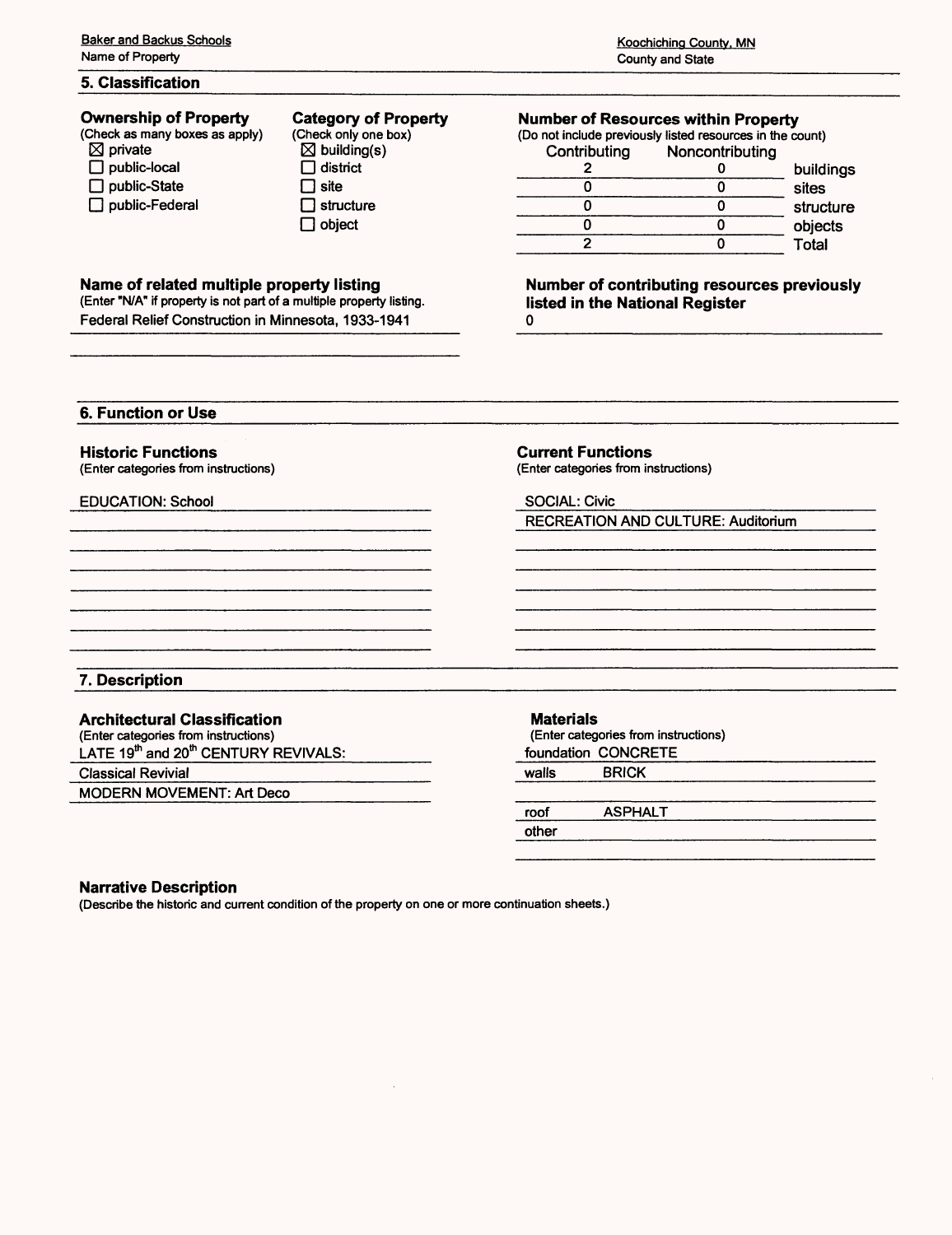### **8. Statement of Significance**

#### **Applicable National Register Criteria**

(Mark "x" in one or more boxes for the criteria qualifying the properly for National Register listing)

- $\boxtimes$  **A** Property is associated with events that have made a significant contribution to the broad patterns of our history.
- $\Box$  **B** Property is associated with the lives of persons significant in our past.
- $\Box$  C Property embodies the distinctive characteristics of a type, period, or method of construction or represents the work of a master, or possesses high artistic values, or represents a significant and distinguishable entity whose components lack individual distinction.
- $\Box$  **D** Property has yielded, or is likely to yield information important in prehistory or history.

**Criteria Considerations**

(Mark "x" in all the boxes that apply.)

#### Property is:

- $\Box$  **A** owned by a religious institution or used for religious purposes.
- $\Box$  B removed from its original location.
- $\Box$  C a birthplace or a grave.
- D a cemetery.
- E a reconstructed building, object, or structure.
- $\Box$  **F** a commemorative property.
- $\Box$  G less than 50 years of age or achieved significance within the past 50 years.

**Narrative Statement of Significance**

(Explain the significance of the property on one or more continuation sheets.)

#### **9. Major Bibliographical References**

#### **Bibliography**

(Cite the books, articles, and other sources used in preparing this form on one or more continuation sheets.)

#### **Previous documentation on file (NPS):**

- $\Box$  preliminary determination of individual listing (36 CFR 67) has been requested.
- previously listed in the National Register
- previously determined eligible by the National Register
- designated a National Historic Landmark
- recorded by Historic American Buildings Survey
- $^{\#}$ T recorded by Historic American Engineering Record #

Koochiching County. MN County and State

#### **Areas of Significance** (Enter categories from instructions)

EDUCATION

SOCIAL HISTORY

POLITICS AND GOVERNMENT

**Period of Significance** 1914-1948

**Significant Dates** 1914, 1937

**Significant Person** (Complete if Criterion B is marked above)

 $N/A$ 

**Cultural Affiliation** N/A

**Architect/Builder** Bell, Tyrie and Chapman (Baker School)

Fisher, Nairne (Backus School)\_\_\_\_\_

- **Primary location of additional data:**
	- State Historic Preservation Office<br>
	Other State agency
	- Other State agency
	- □ Federal agency<br>□ Local governmer
	- □ Local government<br>□ University
	- □ University<br>図 Other
	- Other
- Name of repository:
- Citizens for Backus/AB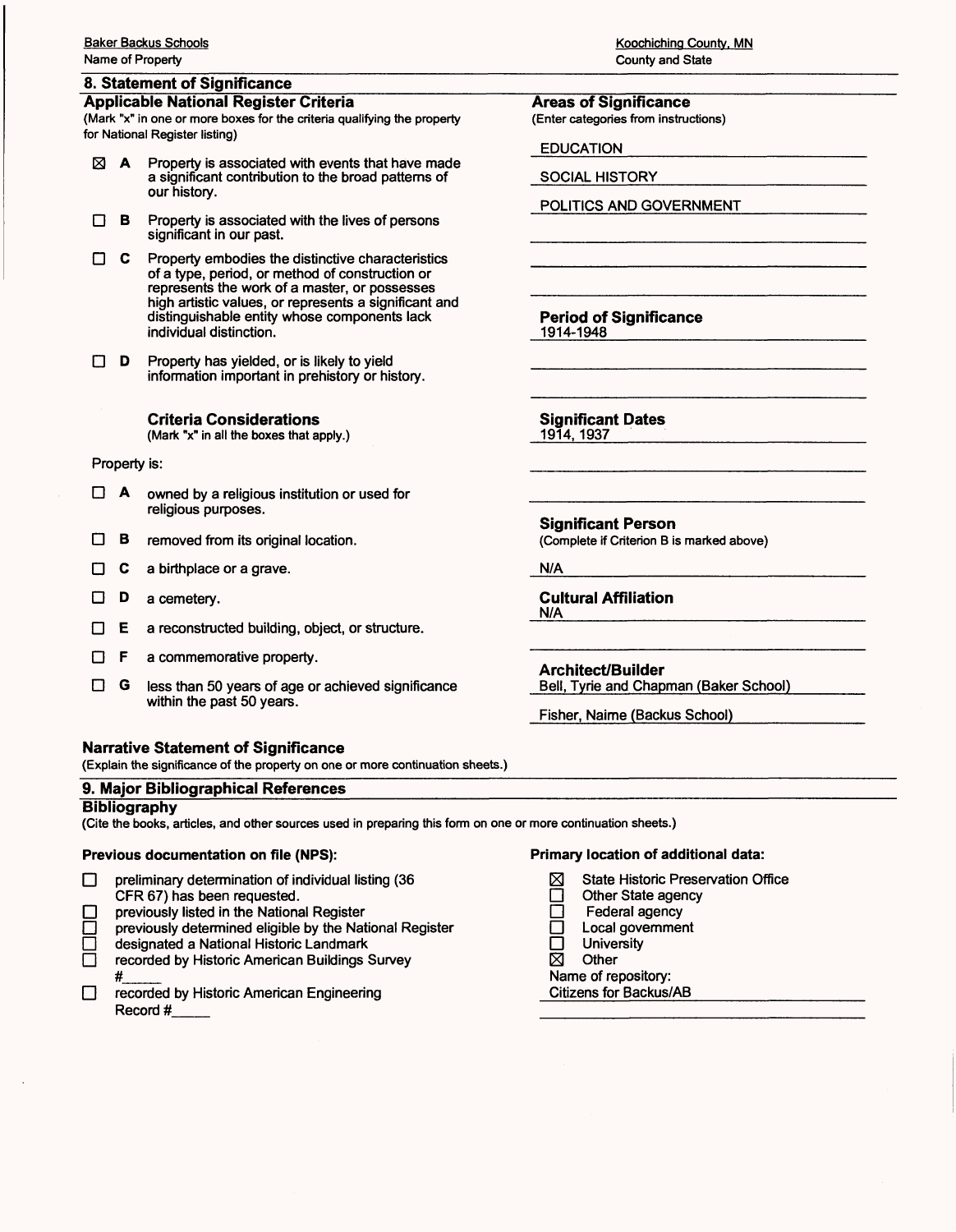### **10. Geographical Data**

### **Acreage of Property 1 acre**

#### **UTM References**

(Place additional UTM references on a continuation sheet)



 $\square$  See continuation sheet

#### **Verbal Boundary Description**

(Describe the boundaries of the property on a continuation sheet.)

#### **Boundary Justification**

(Explain why the boundaries were selected on a continuation sheet.)

#### **11. Form Prepared By** name/title organization Daniel J. Hoisington Hoisington Preservation Consultants and the Consultants date 8/29/03 street and number PO Box 13790 city or town **Roseville Roseville Roseville Roseville Roseville Roseville Roseville Roseville Roseville Roseville Roseville Roseville Roseville Roseville Roseville Roseville Roseville Rose** telephone 651/415-1034 zip code 55113

### **Additional Documentation**

Submit the following items with the completed form:

#### **Continuation Sheets**

#### **Maps**

**A USGS map** (7.5 or 15 minute series) indicating the property's location.

**A Sketch map** for historic districts and properties having large acreage or numerous resources.

#### **Photographs**

Representative **black and white photographs** of the property.

#### **Additional items**

(Check with the SHPO or FPO for any additional items)

### **Property Owner\_\_\_\_\_\_\_\_\_\_\_\_\_\_\_\_\_\_\_\_\_\_\_\_\_\_\_\_\_\_\_\_\_\_\_\_\_\_\_\_\_**

| (Complete this item at the request of the SHPO or FPO.) |                        |           |    |          |       |  |
|---------------------------------------------------------|------------------------|-----------|----|----------|-------|--|
| name                                                    | Citizens for Backus/AB |           |    |          |       |  |
| street & number                                         | PO Box 1067            | telephone |    |          |       |  |
| city or town                                            | International Falls    | state     | ΜN | zip code | 56031 |  |

**Paperwork Reduction Act Statement:** This information is being collected for applications to the National Register of Historic Places to nominate properties for listing or determine eligibility for listing, to list properties, and to amend existing listings. Response to this request is required to obtain a benefit in accordance with the National Historic Preservation Act, as amended (16 U.S.C. 470 et seq.).

**Estimated Burden Statement:** Public reporting burden for this form is estimated to average 18.1 hours per response including the time for reviewing instructions, gathering and maintaining data, and completing and reviewing the form. Direct comments regarding this burden estimate or any aspect of this form to the Chief, Administrative Services Division, National Park Service, P.O. Box 37127, Washington, DC 20013-7127; and the Office of Management and Budget, Paperwork Reductions Project (1024-0018), Washington, DC 20503

### International Falls, MN-ON 1999

| 5        | 3 <sup>7</sup> | 8   2   9 |  | 8 | 8 |  |
|----------|----------------|-----------|--|---|---|--|
| Northing |                |           |  |   |   |  |
|          |                |           |  |   |   |  |
|          |                |           |  |   |   |  |
|          |                |           |  |   |   |  |
| Northing |                |           |  |   |   |  |
|          |                |           |  |   |   |  |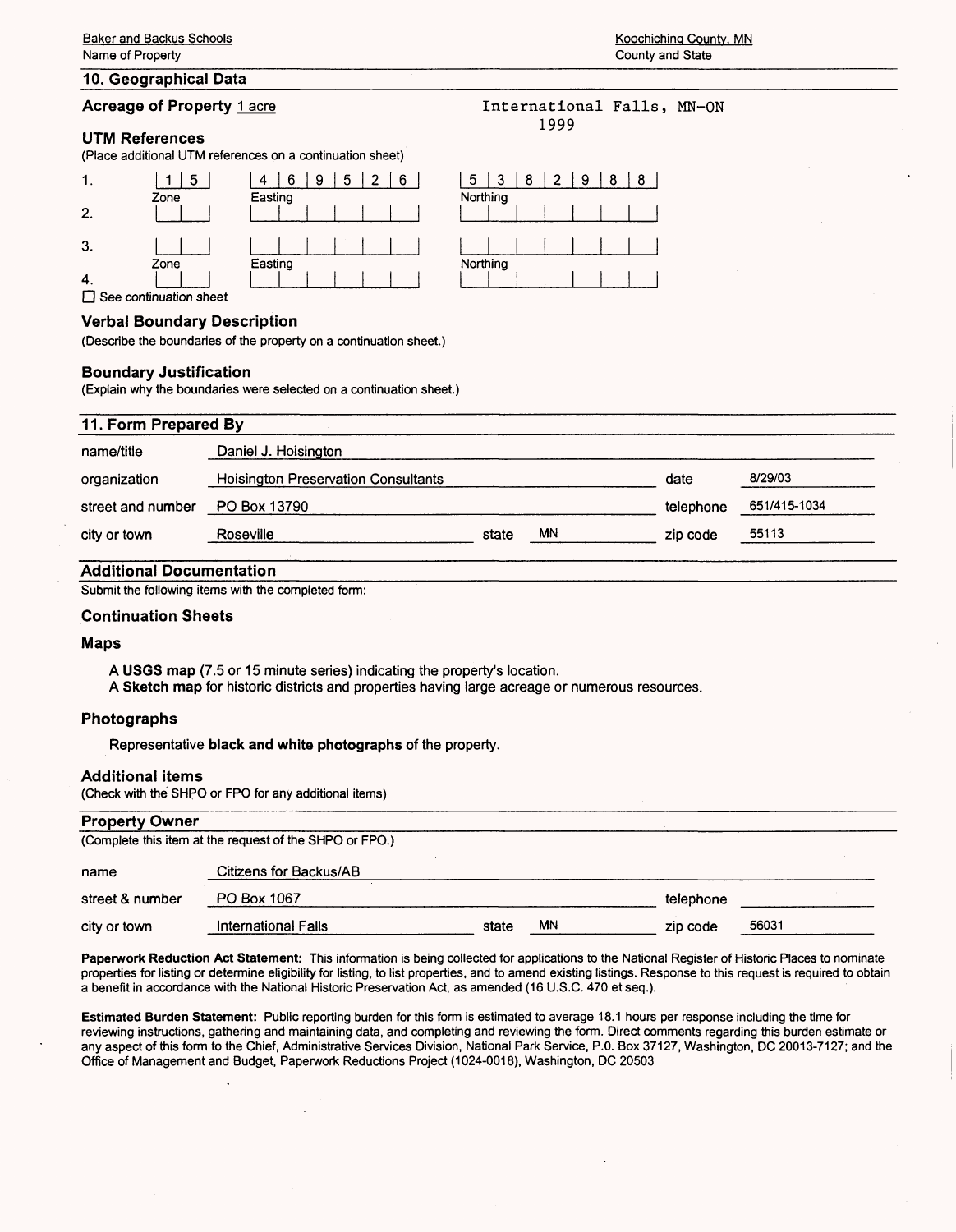| United States Department of the Interior |  |  |
|------------------------------------------|--|--|
| <b>National Park Service</b>             |  |  |

| <b>National Register of Historic Places</b> | Alexander Baker School and E.W. Backus Junior High School |  |  |
|---------------------------------------------|-----------------------------------------------------------|--|--|
| <b>Continuation Sheet</b>                   | Name of property                                          |  |  |
|                                             | Koochiching County, MN                                    |  |  |
|                                             | <b>County and State</b>                                   |  |  |
| Section<br>Page                             |                                                           |  |  |

# **Description**

The Alexander Baker (1914) and E. W. Backus (1936) Schools are located on the south side of Highway 11/71 in International Falls, Minnesota. The property, encompassing blocks 43 and 44, is one-quarter mile south of the Rainy River, part of the boundary between the United States and Canada. The buildings are situated on a one-acre lot on the western edge of the downtown commercial area, one block west of the Koochiching County courthouse (NRHP, 1977).

The property is bounded by U.S. 71 on the north, on the east by Ninth Avenue, and on the south by Fifth Street. A two-story brick building, formerly the Forestland School, is located approximately one hundred feet due west of the Baker and Backus Schools. It is now used for offices for community organizations. To the south, there is a residential area with the Saint Thomas Catholic Church to the east across Ninth Avenue West.

The Baker and Backus Schools, although built more than twenty years apart using different architectural styles, retain a visual unity due to their massing and use of a similar brick exterior finish. Both buildings employed a U-shaped plan, with a primary rectangular block of three stories, running roughly east-west, and three story wings on either end, running roughly north-south. There is no access between the two schools' wings, with a clear demarcation on the outside of roughly fifty feet.

The two buildings share a common wall with the south side of the Baker School connected to the Backus School's combined auditorium and gymnasium (which also serves as the stage), constructed in 1936. Primary access between the two buildings is through a single entry door at the rear of the gymnasium/stage area.

### **Alexander Baker School**

Built in 1914, the Alexander Baker School plan is U-shaped with a central long rectangular block and two rectangular wings. The building is three stories with a full basement with a concrete foundation and a steel framework sheathed in a dark brown brick. The original structure had 38,472 square feet. The cornice is raised with modillions and dentils. At the center of the north elevation, a slight parapet displays the name of the school etched in stone. The roof is flat with built-up asphalt sheathing. There is a large brick chimney in the rear of the original building (but now the center).

The first (ground) floor shows horizontal banding in the brick work. There are two primary entrances, located on the ground level of the north elevation in the corners between the main block and the wings. Entrance is gained through metal-framed double personnel doors and a fixed plate glass transom. The doorway entry projects slightly, embellished with a mosaic pattern and capped with a stone cornice with stolid modillions.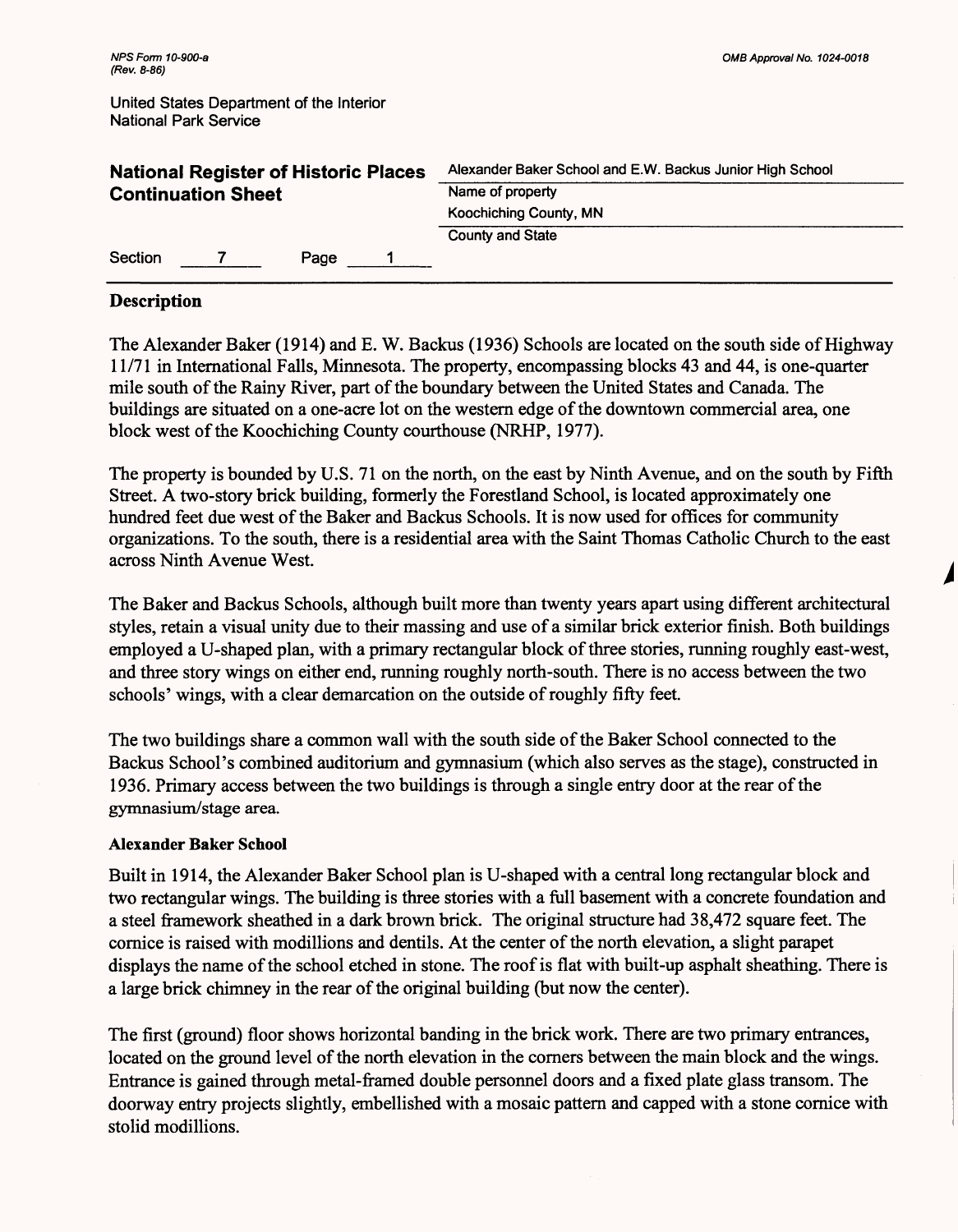|                           | <b>National Register of Historic Places</b> |      |  | Alexander Baker School and E.W. Backus Junior High School |  |
|---------------------------|---------------------------------------------|------|--|-----------------------------------------------------------|--|
| <b>Continuation Sheet</b> |                                             |      |  | Name of property                                          |  |
|                           |                                             |      |  | Koochiching County, MN                                    |  |
|                           |                                             |      |  | <b>County and State</b>                                   |  |
| Section                   |                                             | Page |  |                                                           |  |

The two top stories are visually demarcated from the first floor with a stone belt course. These stories show rows of five windows on each of the extending wings, with the center block showing two rows of four grouped windows with paired windows in the center. In the central block, there is a superb series of mosaics, depicting scenes of Native American life. Neither newspaper accounts nor architectural plans reveal the creator of these mosaics.

Based on evidence from historic photographs, the windows were originally wood-framed, double hung windows with six over nine glazing. These have been replaced with fixed panels above and casement type metal frame windows below.

The east and west elevations have simple fenestration, capped by the continuation of the cornice and belt course above the first floor windows. The center sections of these elevations are slightly recessed with a strip of five windows on each floor. On the west elevation, there is a single metal-framed entry door on the ground level, plus a one-story bay.

### *Interior Features*

The Baker School interior plan is U-shaped with a central long rectangular block and two rectangular wings on either end. The first floor has a long corridor with entrances to classrooms and offices, situated on the exterior wall. A central doorway connects to the gymnasium/ auditorium that links the Baker and Backus Schools. The second and third floors are similar, with a long central corridor and classrooms on the outside edge. Many of these rooms retain original wood floors, coat rooms, and built-in cabinets. Particularly interesting are the concrete stairways with metal ornamental work, the library room on the second floor with original shelves and rolling ladder, and a fireplace on the ground floor — in a room first used for domestic science classes — with its mosaic terra cotta finish.

# **£. W. Backus Junior High School**

The E. W. Backus Junior High School, located to the south of the Baker School, was built in 1936-37 and reflects many elements of the Art Deco style of architecture. The original structure had 72,801 square feet. The primary (long) elevation faces south to Fifth Street.

The center section on this elevation is slightly recessed with buff-colored, smooth concrete and stone finishes, and three grooved half columns that give the front a strong vertical emphasis. Above the third floor windows, there is a course with a chevron geometric pattern. Below the third floor, the wall has vertical grooves capped by a floral ornament. The Deco-theme is continued with ornamentation around the windows. Just below the cornice, the name of the school is inscribed in Deco-style lettering. First floor windows have a wide floral pattern lintel. The cornice is an unadorned buff-colored smooth finished concrete with a flat roof using built-up asphalt sheathing.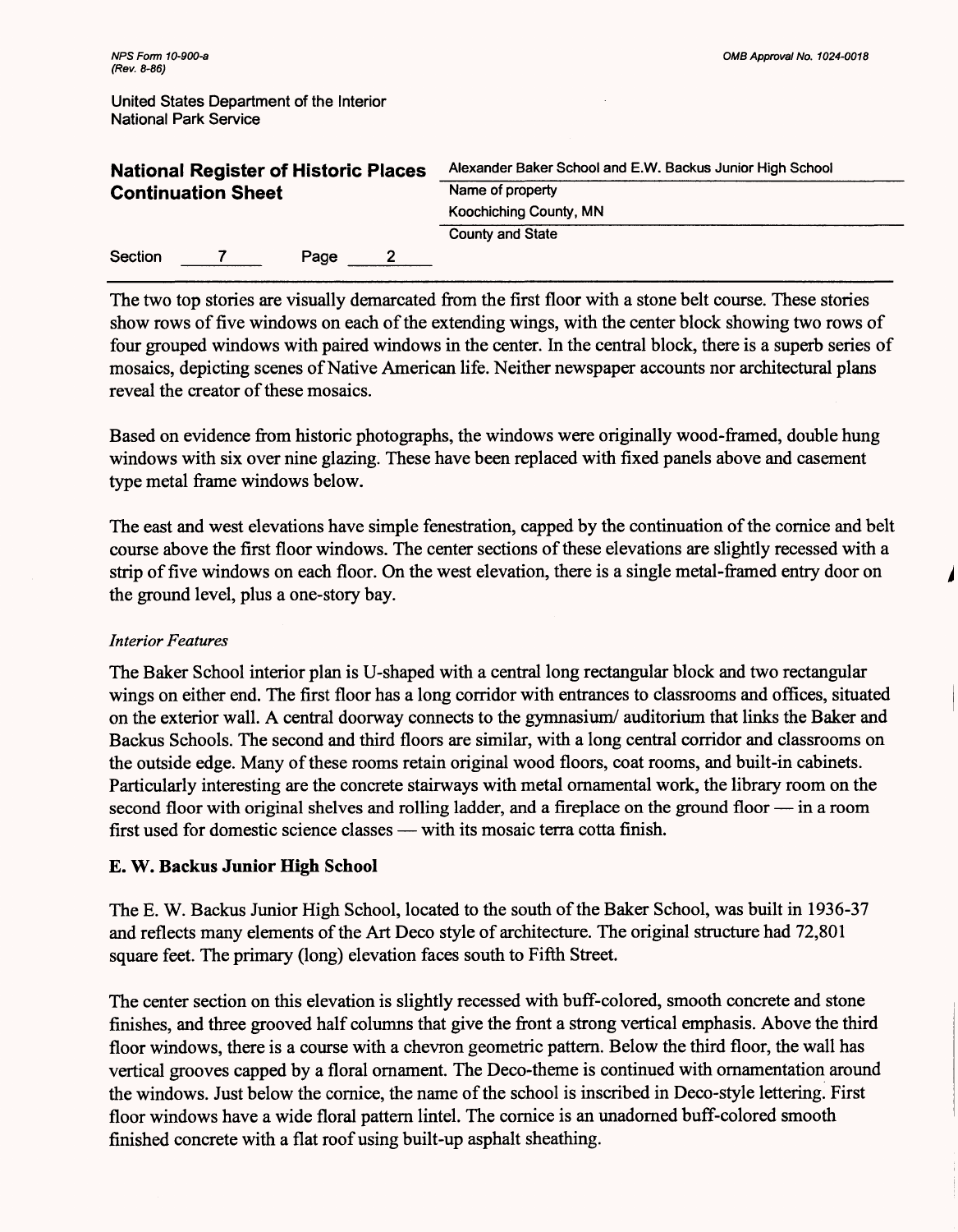|                           | <b>National Register of Historic Places</b> |      |    | Alexander Baker School and E.W. Backus Junior High School |  |  |
|---------------------------|---------------------------------------------|------|----|-----------------------------------------------------------|--|--|
| <b>Continuation Sheet</b> |                                             |      |    | Name of property                                          |  |  |
|                           |                                             |      |    | Koochiching County, MN                                    |  |  |
|                           |                                             |      |    | <b>County and State</b>                                   |  |  |
| Section                   |                                             | Page | -3 |                                                           |  |  |

Windows on the two wings, facing south to Fifth Street, are paired with metal frames, casement style openings on the lower level and a solid panel above. Historic photographs show rectangular wood framed, double hung windows, in sets of three — a larger window in the center flanked by two smaller windows.

There are two primary entrances located up steps from the ground level on either side of the primary block, slightly extending from the main block. The surrounds are concrete and stone with a floral ornamental pattern above the glass double personnel doors with plate glass above the doors.

The east and west elevations have simple fenestration, with twelve rectangular windows on each floor. There is a concrete belt course between the first and second floors, plus a course below the first floor windows. The course above the third floor windows continues the chevron pattern found on the main south elevation. On the east, there is a metal-framed double personnel door on the ground level and a concrete ramp to provide vehicular access to the basement boiler room and storage areas.

### *Interior Features*

The Backus School is a fine example of the Art Deco style, beginning with the entrances toward Fifth Street. Stepping up a shallow set of stairs, one encounters ticket booths with decorative metal grates opening to ticket booths. The east-west hallway has marble wall panels and a terrazzo floor extends between the entrances, retaining its original light fixtures. The auditorium features a sloping main floor with an expansive second floor balcony. Many of the original Art Deco interior finishes are intact, including lighting fixtures, geometric wall decorative finishes, metal ornament and grates, and wood trim with vertical banding. Along the side walls, the original plaques or mottos remain, with themes of "character, peace, education, religion, Americanization, and music," as described in the *International Falls Press* coverage of the dedicatory program.

The basic interior floor plan, without the auditorium, is U-shaped. On the first floor, the corridor provides access to office space on the south (outside wall) and to the auditorium on the north. On the second and third floors, these east-west corridors are lined with metal lockers. On the second and third floors, the halls lead to four large classrooms on each floor. Many rooms retain their original wood cabinets and floors. Particularly interesting are the basement level locker rooms that retain their original cage lockers. The basement also has a large band room with a small stage, suitable for more intimate performances than the large auditorium.

# **Integrity**

The buildings retain their integrity of location, design, setting, materials, workmanship, feeling and association. Alterations have been minimal. In 1949, the school district built a small, one-story addition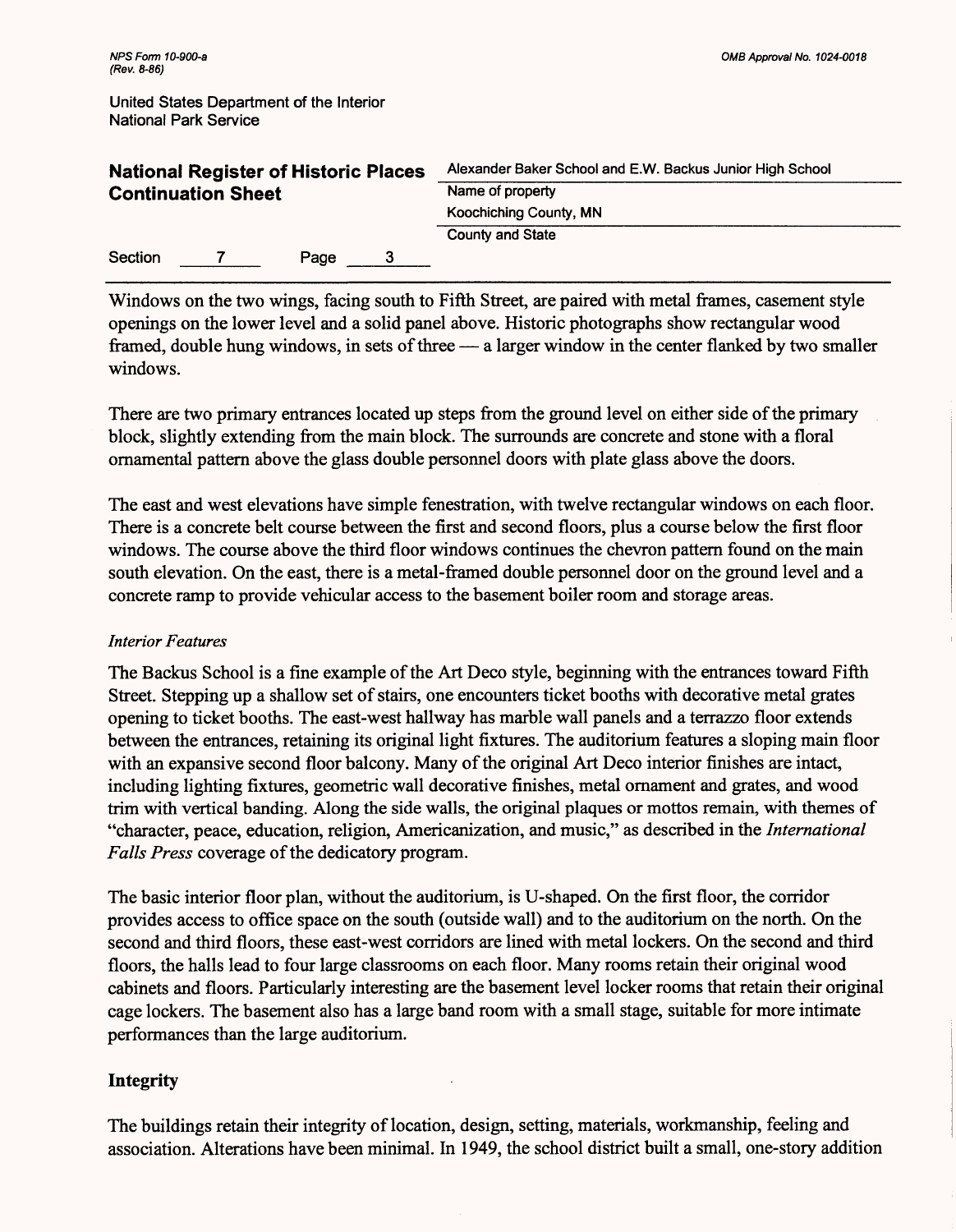| <b>National Register of Historic Places</b><br><b>Continuation Sheet</b> |  |      |   | Alexander Baker School and E.W. Backus Junior High School |  |
|--------------------------------------------------------------------------|--|------|---|-----------------------------------------------------------|--|
|                                                                          |  |      |   | Name of property                                          |  |
|                                                                          |  |      |   | Koochiching County, MN                                    |  |
|                                                                          |  |      |   | <b>County and State</b>                                   |  |
| Section                                                                  |  | Page | 4 |                                                           |  |

was built in the space between the Baker and Backus wings on the east side. The windows are the primary exterior alteration to the property's historic materials and workmanship. In 1978, the school district installed metal frames and panels in both buildings. In 1995, a sprinkler system was installed in Backus. There was extensive hail damage to the roof of the Alexander Baker School in 1996. Leakage is evident with water damage to some ceilings.

In 2002, following a public debate about the future of the building, the school district sold the school to a non-profit community organization, Citizens for Backus/ AB. Its auditorium, the largest in a hundred mile radius, hosts concerts and other performances, with several organizations leasing space within the former E. W. Backus School.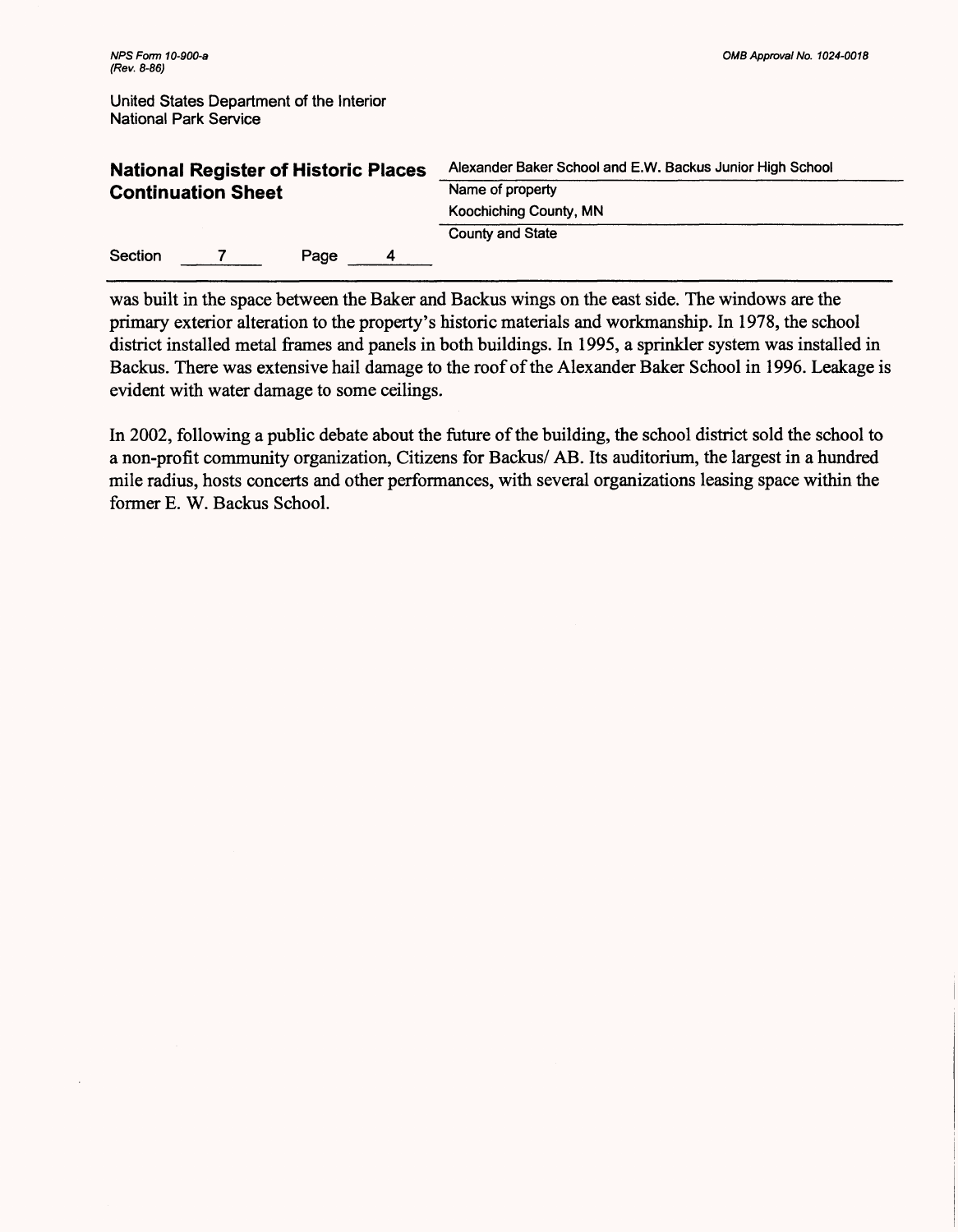| <b>National Register of Historic Places</b><br><b>Continuation Sheet</b> |  | Alexander Baker School and E.W. Backus Junior High School |  |
|--------------------------------------------------------------------------|--|-----------------------------------------------------------|--|
|                                                                          |  | Name of property                                          |  |
|                                                                          |  | Koochiching County, MN                                    |  |
|                                                                          |  | <b>County and State</b>                                   |  |
| Section<br>Page<br>8                                                     |  |                                                           |  |

# **Significance**

The Alexander Baker and E.W. Backus Schools, located in International Falls, Minnesota, are eligible for the National Register of Historic Places for their local significance under Criterion A. The buildings represent the historic themes of Education, Social History, and Politics and Government during a period of significance from 1914 to 1948.

The early history of International Falls, Minnesota, located on the border between the United States and Canada, is inextricably linked to the growth of the paper industry in northern Minnesota. In 1900, the village of Koochiching had only 256 residents. As part of Itasca County, a legal transaction required a trip of one hundred miles to the county seat of Grand Rapids. No rail lines reached the area and roads were generally poor.

Within a few years, the business ventures of lumberman E. W. Backus dramatically altered the community. By 1920, it had grown into a small city of 13,520 people, now known as International Falls, the county seat of Koochiching County. To meet the needs of its growing population, the city built the Alexander Baker School. Following its opening in 1914, the school quickly became an important community center, educating not only the town's youth, but providing space for adult education, agricultural extension classes, and teacher training. Fourteen years later, although burdened by a collapsed economy during the depression, the community built an additional school in 1935-36, named after Backus, and funded in part by a grant from the Public Works Administration.

Architecturally, the buildings stand as well-preserved examples of early twentieth century school architecture. The property relates to two statewide historic contexts, including ''Northern Minnesota Lumbering, 1870s-1930s" and "Federal Relief Construction, 1933-1941."

# **Alexander Baker**

Alexander Baker (1827-1899) was born in Scotland and came to the United States in 1850. After serving in the Civil War, he prospected for copper and iron in the Lake Superior area. In 1870 Baker built a cabin on the site of the Mando Paper Mill and spent the rest of his life prospecting, trapping and trading. Credited with starting the settlement that became International Falls, Alexander is buried in the garden of his nephew, Joseph Baker, who joined his uncle in 1881. (Unpublished manuscript, n.d., Koochiching County Historical Society)

# **E. W. Backus**

Edward Wellington Backus, a Minneapolis lumberman, transformed the remote town of International Falls, Minnesota, in the first decade of the twentieth century. Born in Jamestown, New York, in 1860, he grew up near Red Wing, Minnesota. Working his way through the University of Minnesota (although he never graduated), Backus took a position with the Lee-McCullock Lumber Company in 1882, then acquired the business three years later. By 1889, the E. W. Backus Company was the second largest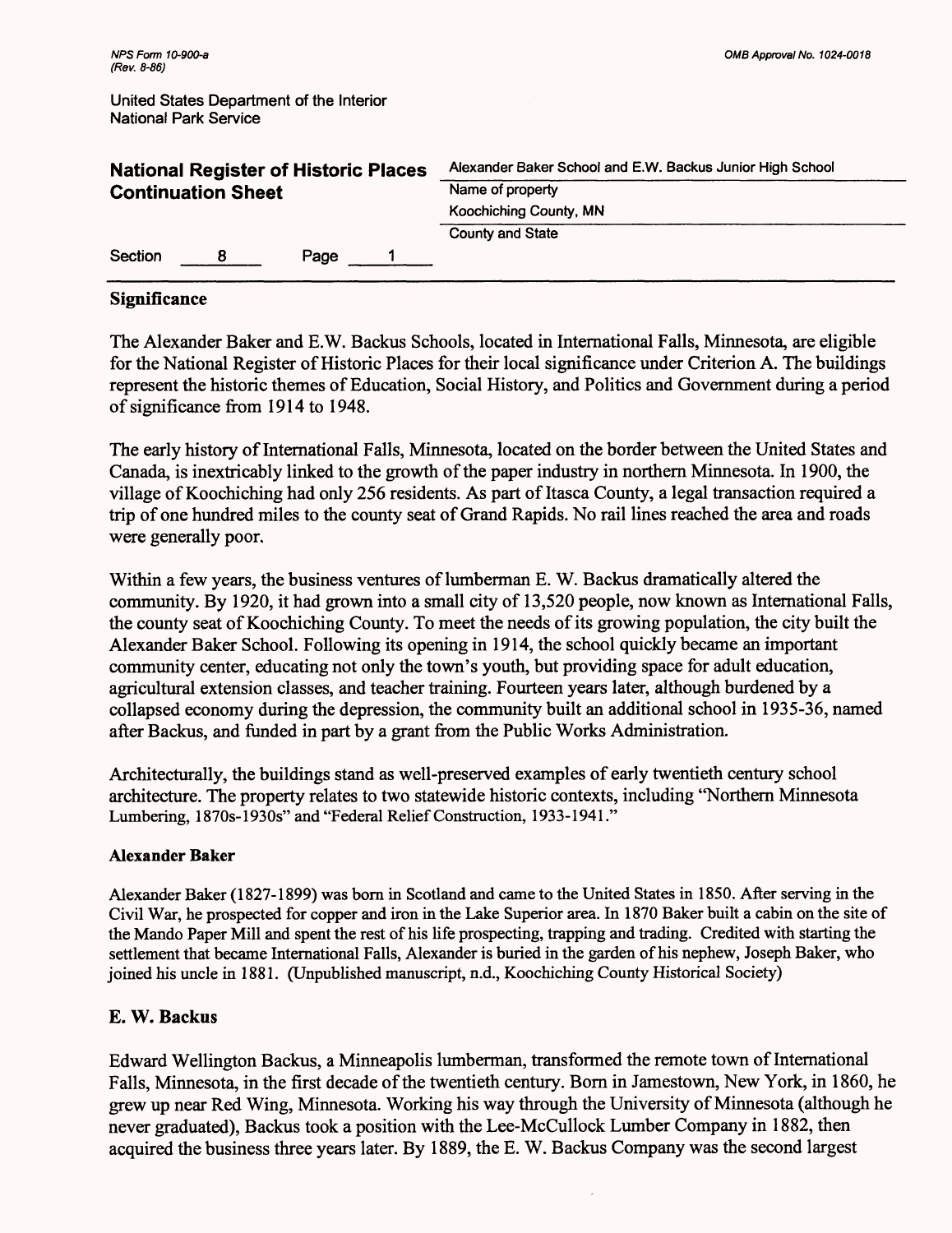|                              | United States Department of the Interior |
|------------------------------|------------------------------------------|
| <b>National Park Service</b> |                                          |

| <b>National Register of Historic Places</b><br><b>Continuation Sheet</b> |  |      | Alexander Baker School and E.W. Backus Junior High School |
|--------------------------------------------------------------------------|--|------|-----------------------------------------------------------|
|                                                                          |  |      | Name of property                                          |
|                                                                          |  |      | Koochiching County, MN                                    |
|                                                                          |  |      | <b>County and State</b>                                   |
| Section                                                                  |  | Page |                                                           |

lumber company in Minneapolis. Looking for additional investments, he formed the Backus and Brooks Company with associate William F. Brooks in 1899.

In business moves of stunning audacity, Backus bought property on the American side of the waterfall on the Rainy River, then received permission from the province of Ontario in December 1903 to build a dam for power generation. Work on the structure began within a month. His financial interest extended across the border into Fort Frances, Canada, where he obtained a pulpwood company and announced plans for a new mill in that city. He also acquired a sawmill at Kenora, Ontario, on the shores of Lake of the Woods. To link his envisioned empire, Backus and his associates invested \$4,000,000 in a railroad system, building the Minnesota and International Railway from Brainerd to International Falls, completed in 1907.

With the completion of the dam in 1909, the city gained electrical power, augmented in 1914 by a second dam at Kettle Falls. The first paper mill, owned by the Backus-controlled Minnesota and Ontario Paper Company, went on line in May 1910. By the end of the year, four machines produced a daily output of 164 tons. In 1912, International Lumber Company's saw mill opened, employing five hundred men and cutting 125,000,000 feet of lumber per year. Its Canadian sister firm, the Fort Frances Pulp and Paper Company, began production in 1914.<sup>1</sup>

In 1912, two Backus subsidiaries—the International Bridge and Terminal Company and the Minnesota, Dakota, and Western Railway—completed a bridge across the river between International Falls and Fort Frances. At the opening ceremonies, "the center of the bridge was decorated, the south half with the star spangled banner and the north half with the Union Jack, then in the center the flags are intertwined together and also float side by side." Backus declared that "he was grateful for the part he had been permitted to play in the bringing about of these conditions and that it now gave him great pleasure to remove the last barrier to the free intercourse between these cities and countries." He then literally picked up the barrier and tossed it into the river.<sup>2</sup>

# **International Falls**

Within a decade, the northern outpost turned into a small city, labeled by a real estate developer as "The City of Destiny." One resident recalled the town in 1904, when "the majority of the houses consisted of tents, cedar-bark houses and small log cabins. The streets were few and the sidewalks fewer." Only eight years later, the local newspaper reflected the unabashed optimism of its citizens, declaring:

The Falls is practically a new town; three years ago they had scarcely anything except the falls; now they number nearly 5,000 souls with the prediction of doubling inside of another year. Lots in the business district are now selling from \$2000 to \$10000 each. Residence lots will soon be

<sup>1</sup>*International Falls Press,* 28 March 1912. Hereafter noted as *IF Press.*

*<sup>2</sup> IFPress,* 1 August 1912.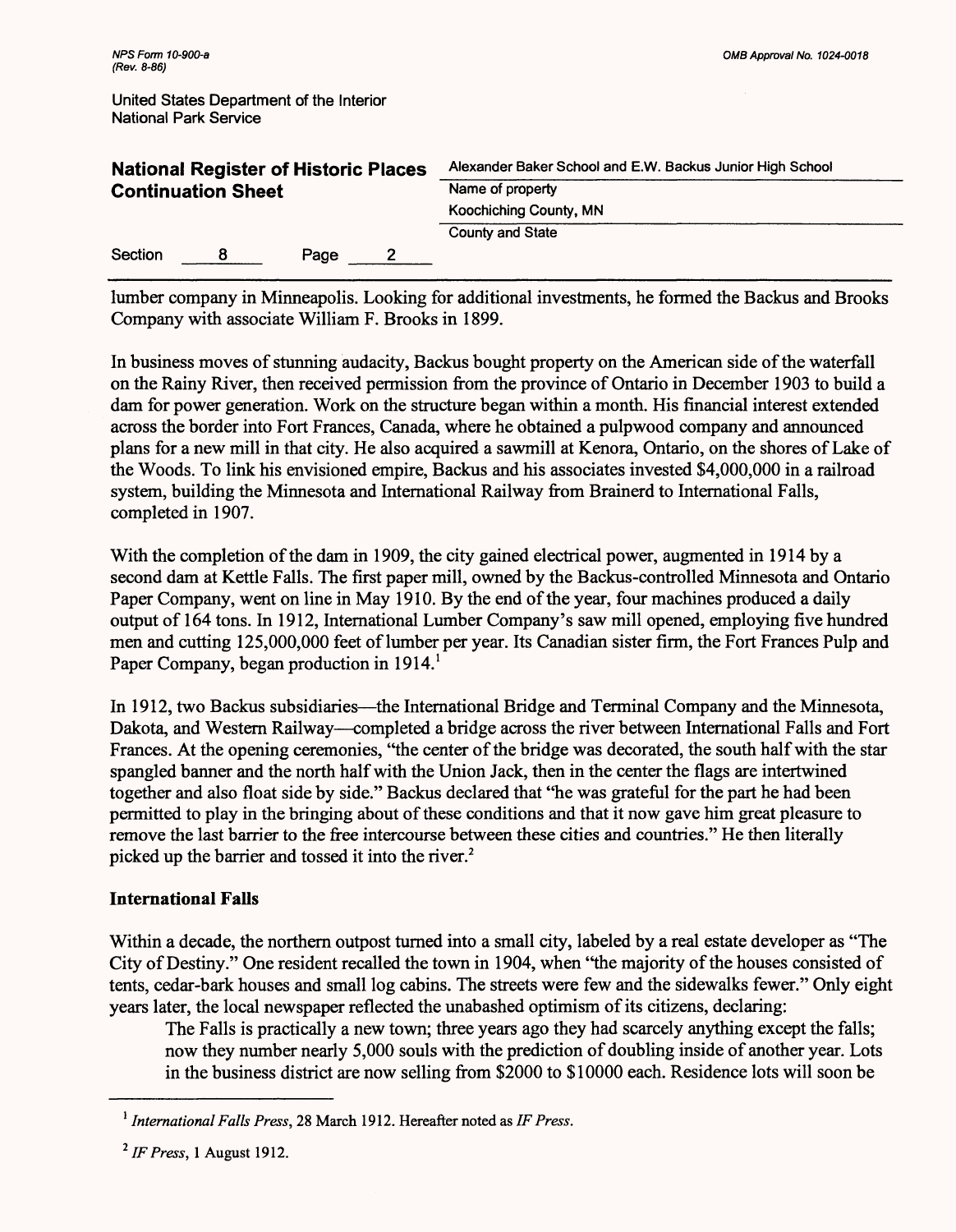| <b>National Register of Historic Places</b><br><b>Continuation Sheet</b> |  |      |   | Alexander Baker School and E.W. Backus Junior High School |  |
|--------------------------------------------------------------------------|--|------|---|-----------------------------------------------------------|--|
|                                                                          |  |      |   | Name of property                                          |  |
|                                                                          |  |      |   | Koochiching County, MN                                    |  |
|                                                                          |  |      |   | <b>County and State</b>                                   |  |
| Section                                                                  |  | Page | 3 |                                                           |  |

scarce at \$500 each. When it is taken into consideration what a wonderful power the great paper mill, the immense stone business blocks, the vast tract of agricultural lands and the ideal geographical center and its six railroads now centering there, one cannot help believe but what International Falls will soon be in size to Minneapolis or Saint Paul.3

Between 1910 and 1920, the population grew from 6,431 to 13,520 people. With the city, the public school system underwent a rapid transformation. The first school, located in a log cabin, opened in the village of Koochiching Falls (later International Falls) in 1894. L. A. Ogaard, the first teacher, noted, "I had absolutely no qualifications for teaching but was drafted." The school moved to a slightly larger log structure in 1898. One student recalled, "This schoolhouse was situated at the edge of the forest where its dozen students assembled. Luckily the teacher had a set of school books. The first graders learned the alphabet from cracker boxes or anything which had letters on it." By 1903, enrollment climbed to sixty pupils.4

When Koochiching County was organized in 1906, the large unincorporated territory fell under the guidance of the county superintendent of schools, led in its first years by the remarkable Annie Shelland. She became a well-known figure — called the "the most interesting woman in the state of Minnesota today" by a gushing reporter — as she campaigned for the improvement of rural roads. In 1915, Shelland moved to Saint Paul where she took a post as supervisor of rural education at the state Department of Education.<sup>5</sup>

The city schools, though, were managed by two organized school districts: #4 for International Falls and *#1* for South International Falls. In 1908, District *#4* built a seven-room frame school at Eighth Avenue and Third Street. The high school program, however, did not begin until September 1909 with an initial enrollment of 110 students.

With the opening of the mill, the school system was overwhelmed with new pupils, increasing from 180 students in 1910, to 300 in 1911, then 379 in the fall of 1912. The seven-room building was overcrowded, so some classes were held in the Baptist, Lutheran, and Methodist churches. When the state high school inspector toured the school, he made it clear that a new building and larger faculty would be required.

<sup>3</sup>*IF Press, 6* June 1912.

<sup>4</sup>*IF Daily Journal,* 15 September 1938; "Graduation Week Recalls Schools of an Earlier Day," *IF Press,* 28 May 1936.

<sup>5</sup>*IF Press,* 6 March 1913; Letter from J C. Kohlhase to M. C. Colmer, 7 March 1973, in Annie Shelland Williams File, Minnesota Historical Society.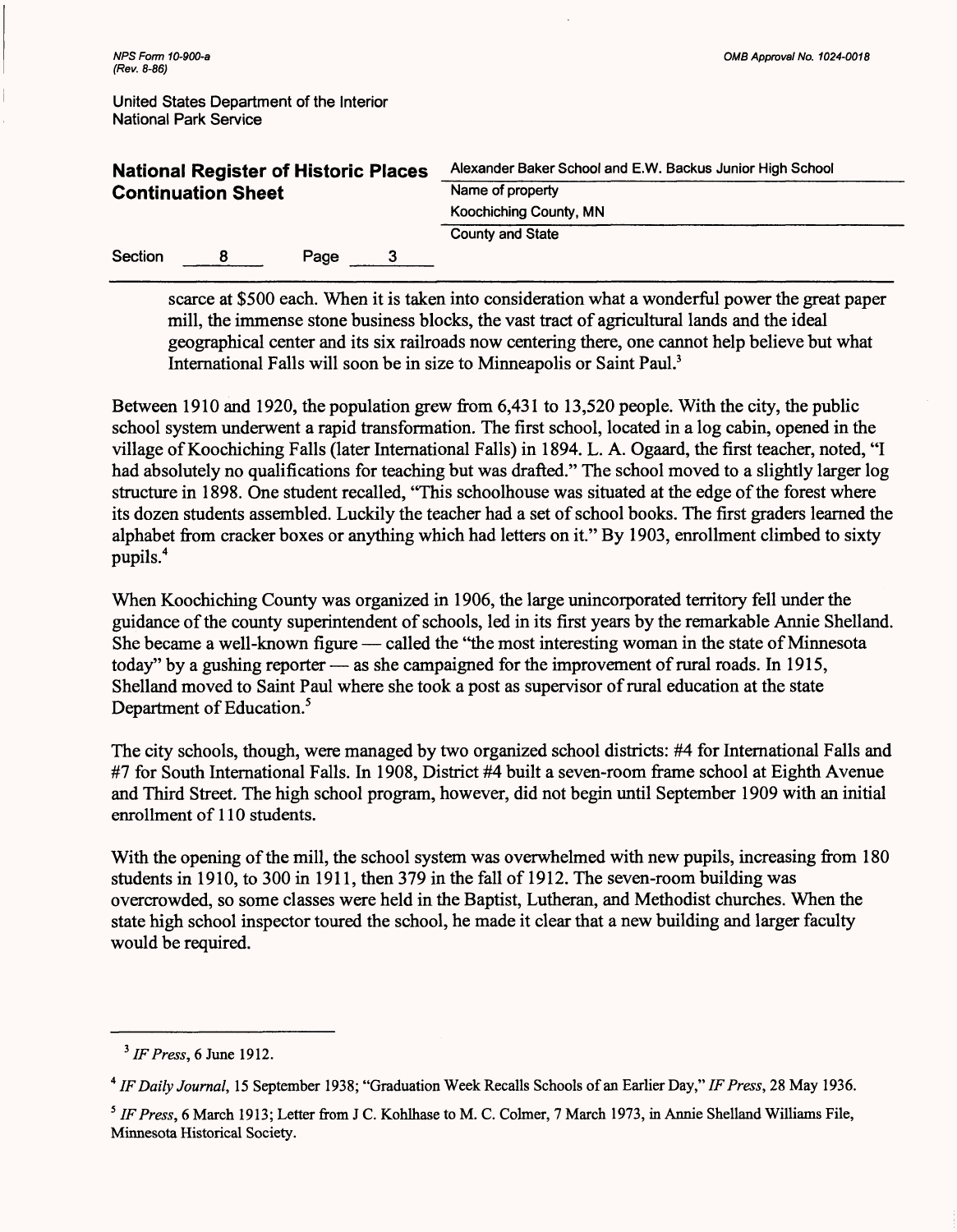| <b>National Register of Historic Places</b><br><b>Continuation Sheet</b> |    |           | Alexander Baker School and E.W. Backus Junior High School |  |
|--------------------------------------------------------------------------|----|-----------|-----------------------------------------------------------|--|
|                                                                          |    |           | Name of property                                          |  |
|                                                                          |    |           | Koochiching County, MN                                    |  |
|                                                                          |    |           | <b>County and State</b>                                   |  |
| Section                                                                  | -8 | Page<br>4 |                                                           |  |

# **Alexander Baker School**

In February 1912, the citizens passed a school bond issue for \$125,000 by a vote of 123 to 14, after which the school board hired the architectural firm of Bell, Tyrie and Chapman to design the building. The partnership was relatively new. Charles Emlen Bell was bom in 1858 in McLean County, Illinois. After practicing for several years in Council Bluffs, Iowa, he established his reputation with the design of the Montana state capitol in 1898 and the South Dakota state capitol in 1904. By 1904, he opened an office in Minneapolis. His work included courthouses for Martin County, (Fairmont) Minnesota, Cass County, (Fargo) North Dakota, and Brown County, (Green Bay) Wisconsin, all listed on the National Register of Historic Places. Bell designed the Koochiching County Courthouse, completed in 1909, so that his work was familiar to local residents. <sup>6</sup>

In 1909, he took on two partners, William W. Tyrie and George Chapman. Both came from New York state and graduated from the Pratt Institute in Brooklyn. They practiced together in Ogdensburg, New York, for a few years until Chapman left for Minnesota. In 1908, Tyrie followed his friend to the Twin Cities. Architect William Gray Purcell described the pair as "a couple of bright, energetic fellows, wise in business ways, experienced in architects' conventions."7

The partnership with Bell lasted only a few years, although two of their buildings, the Brookings County, (Brookings) South Dakota, Courthouse and the Brookings School, are listed on the National Register of Historic Places. In 1913, before the completion of the Baker School, the partners went separate ways. Tyrie and Chapman went on to gain a reputation as major designers of educational buildings in Minnesota and South Dakota, including schools in Saint Cloud, Chisholm, New Ulm, and Aurora, Minnesota.

Their knowledge of school construction played a vital role in the firm's success. The state Department of Education, through its administrative guidelines, pushed local districts to hire architects who specialized in school buildings. As the local newspaper described the Baker School, "No structure of its kind has been more carefully planned, the best advice from the state school authorities in regard to requirements necessary to receive the maximum of state aid in the different departments had been obtained and followed."8

The school board let the contract to the Gray Construction Company of Watertown, South Dakota, at a cost of \$140,000. Construction began in July 1912 with work completed by the end of 1913. Students

<sup>6</sup> Ronald Ramsey, "The Strange Case of Charles Emlen Bell: an episode in the professionalization of architecture," Association for Practical and Professional Ethics Conference, Dallas TX (February 1998).

<sup>7</sup> William Gray Purcell Papers, Northwest Architectural Archives, University of Minnesota.

*<sup>\*</sup> IF Press, 4 June 1914.*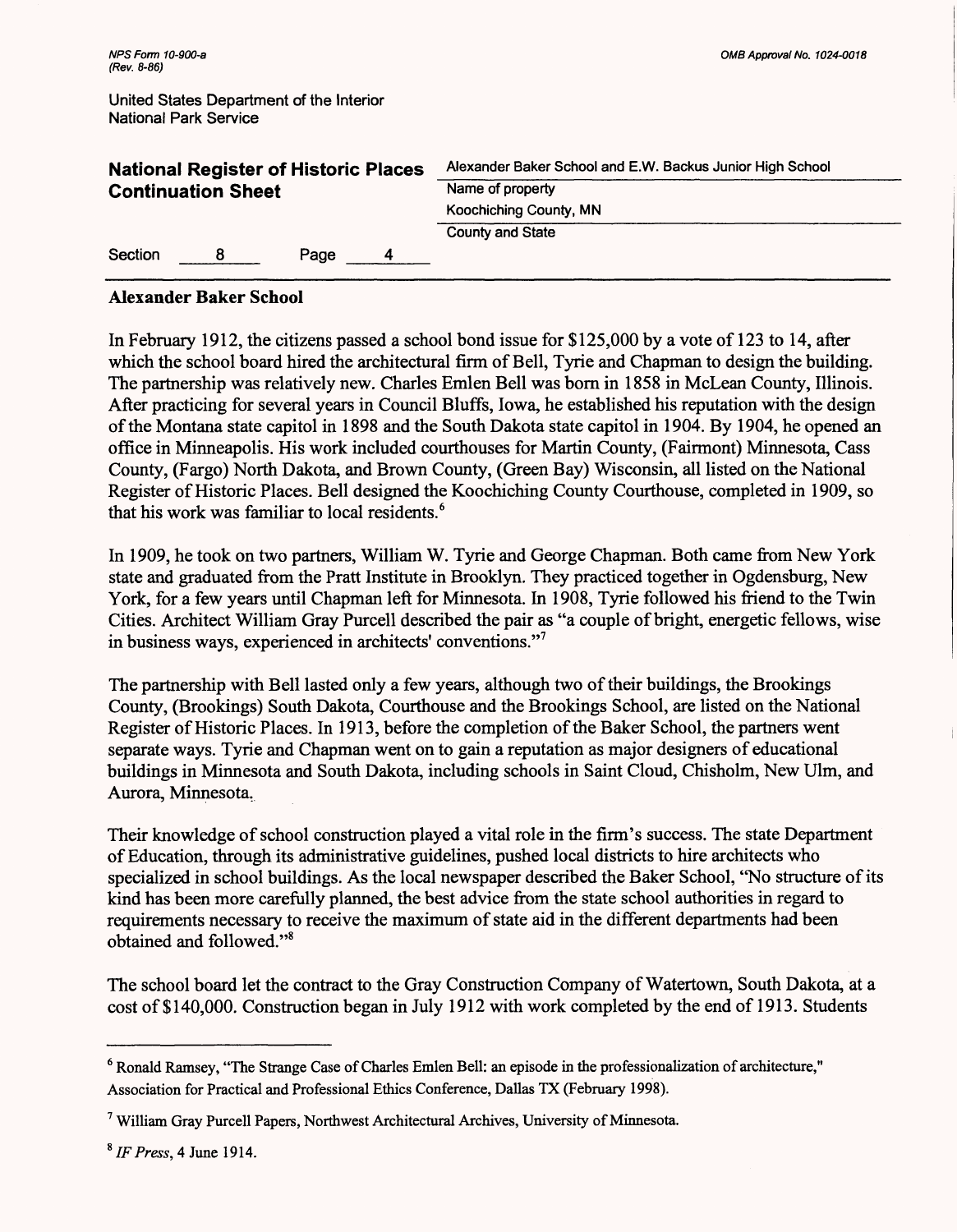| <b>National Register of Historic Places</b><br><b>Continuation Sheet</b> |  |      |                               | Alexander Baker School and E.W. Backus Junior High School |  |
|--------------------------------------------------------------------------|--|------|-------------------------------|-----------------------------------------------------------|--|
|                                                                          |  |      |                               | Name of property                                          |  |
|                                                                          |  |      | <b>Koochiching County, MN</b> |                                                           |  |
|                                                                          |  |      |                               | <b>County and State</b>                                   |  |
| Section                                                                  |  | Page | Ð                             |                                                           |  |

commenced classes in January 1914. Earl Pendergast, a student, provided a local newspaper with a witty commentary on life in the new building. He wrote:

Our experiences in the new high school rooms are at least varied enough to break the monotony. Monday and Tuesday we were treated to a continuous sun bath and when after we were done a turn, temporary curtains were put up at the windows the form of bath was changed to the popular Turkish. Something happened to the ventilating shaft, which caused it to exit steam for something like thirty minutes. We are thankful the drinking fountains are no longer hot springs.<sup>9</sup> The building originally housed the combined grade and high schools with additional manual training and business courses. A large basement room provided space for the introduction of kindergarten to the curriculum.

Taking advantage of the additional space, the school district offered three new programs that benefited the surrounding community. A normal school provided teacher-training classes, a key source of staff for rural county schools. These classes continued at Baker School until 1924 when the program transferred to the new high school. In addition, the new building hosted an approved agricultural program, offering classes to area residents with support of the state extension service.<sup>10</sup>

The school district also conducted an adult night school, established under Superintendent E. E. Mclntyre, offering English classes for the area's large immigrant population. The curriculum, however, covered a wide variety of instruction. A newspaper article described the program:

There have been about fifty enrolled in this school which includes men and some of their wives of almost every nationality represented in our city, as follows: Russians, Greeks, Fins, Austrians, Polanders, Swedes, Norwegians, and Irish. The classes that have been arranged for them run all the way from the primary grade to the high school work, and their teachers testify to rapid progress. <sup>11</sup>

These night school classes continued for a decade.

The new building quickly reached its capacity as the Falls continued to grow. Within three years, the high school had seventy-five students and the grade school had 533. In response, the school district purchased Block 29, directly east of the courthouse, in 1921, and constructed a high school building in

<sup>9</sup>*IF Press,* 22 January 1914.

<sup>10</sup>*IF Press,* 13 November 1913; 1 January 1914.

<sup>11</sup> *IF Press,* 22 January 1914.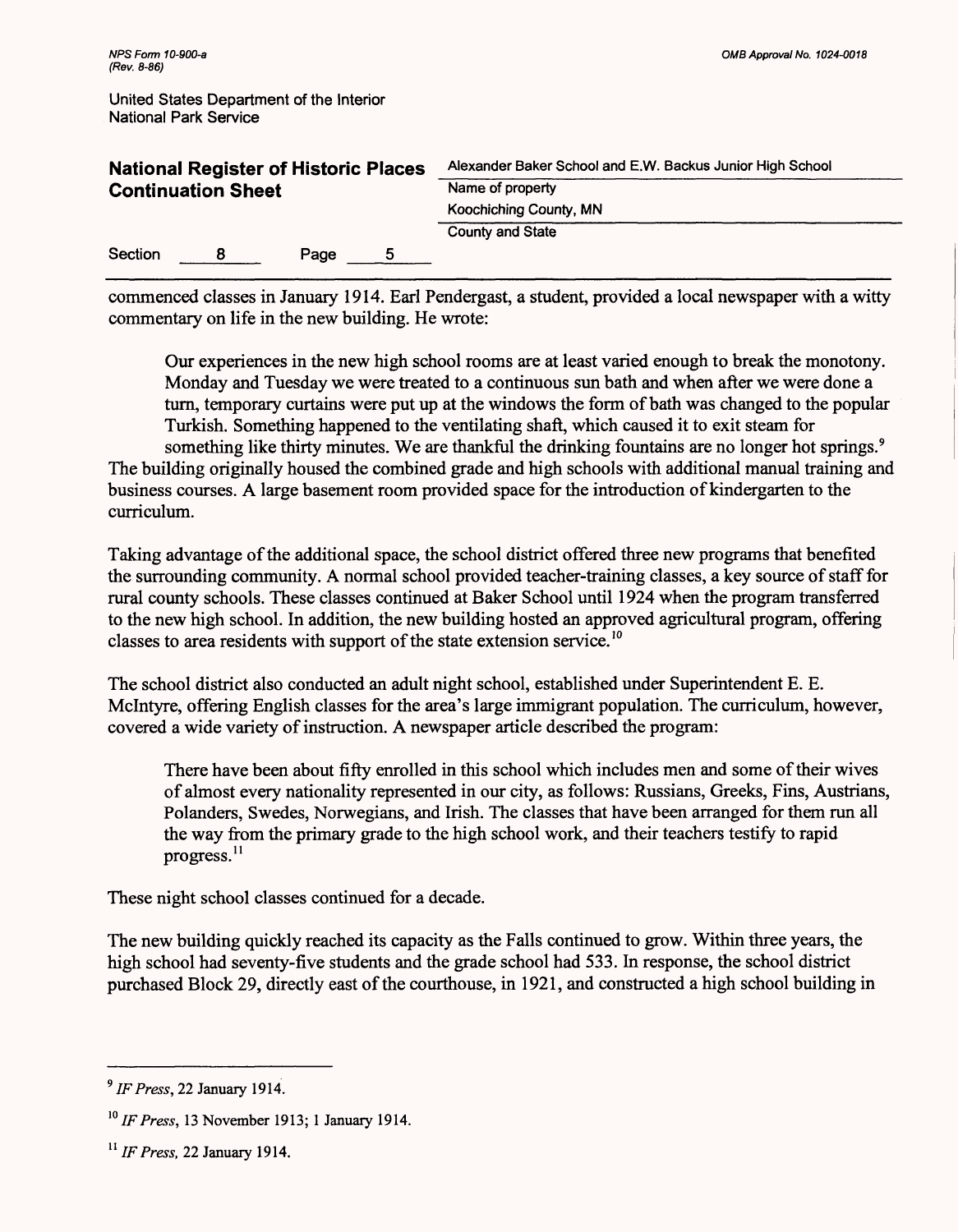| <b>National Register of Historic Places</b><br><b>Continuation Sheet</b> |   |      |                        | Alexander Baker School and E.W. Backus Junior High School |  |
|--------------------------------------------------------------------------|---|------|------------------------|-----------------------------------------------------------|--|
|                                                                          |   |      |                        | Name of property                                          |  |
|                                                                          |   |      | Koochiching County, MN |                                                           |  |
|                                                                          |   |      |                        | <b>County and State</b>                                   |  |
| Section                                                                  | 8 | Page | 6                      |                                                           |  |

1924. In that year, there were 335 students in the high school and 805 grade students in the Alexander Baker Building. <sup>12</sup>

# **International Falls in the 1930s**

International Falls in 1936 was a very different community from the town of the first two decades of the twentieth century. The immediate post World War I years were heady economic times for the paper industry. In the 1920s, newspapers across the country printed more frequently as many weeklies moved to daily publication. In addition, burgeoning advertising sections increased the number of pages per issue. In 1909, Americans used ninety pounds of newsprint per capita, rising to 150 pounds per capita by the mid-1920s. By 1920 the Backus-Brooks companies were the fourth largest newsprint manufacturers in North America. In addition, Backus-Brooks engineers pioneered a method to make insulation board from the waste screenings and by-products of paper pulp. This led Backus to create the Insulite Company, which began producing the board in International Falls in 1916.

Backus' influence dominated community life in the following years. He served as an officer and trustee of the Northern Pacific Railway, the Northwestern National Bank of Minneapolis, the Newsprint Manufacturers' Association, the International Falls State Bank, the Koochiching Company (real estate), the Rainy River Improvement Company (dams, utilities, and telephone), and other subsidiary interests of the Backus-Brooks network. His partner, William Brooks, served as a state senator from 1918 until 1928, and then as a Republican national committeeman from 1910 until 1928.

During the 1920s, paper companies rapidly expanded manufacturing capacity, but beginning in 1927, the market dropped precipitously. By 1932, seven of the country's largest paper companies were either bankrupt or placed in receiverships, among them, the Minnesota and Ontario. E. W. Backus was no longer associated with the business after February 1931, when the company was forced into a receivership that continued until March 1941. Although he struggled to regain control of his empire, the fight ended with his death in  $1934$ <sup>13</sup>

The effects on the local economy were devastating—the mills were closed for almost a year between 1932 and 1933—and the city and county governments turned to federal aid programs to soften the blow. The Civil Works Administration (CWA) helped 1,090 unemployed Koochiching County workers in 1934, as the unemployed painted the courthouse, worked on road construction crews, and helped build an airfield for International Falls. Its successor, the Works Progress Administration (WPA), managed

 $12$  The 1924 high school building was demolished in the late 1980s.

<sup>&</sup>lt;sup>13</sup> James A. Guthrie, *The Newsprint Paper Industry* (Cambridge, MA: Harvard University Press, 1941), 57-75, 93-105. Backus also faced a growing opposition to his expansion plans, led by Ernest Oberholtzer. Also, History Book Committee, *History of Koochiching County: Where Trees Make the Difference* (Dallas, TX: Taylor Publishing Company, *1983),* 11-13.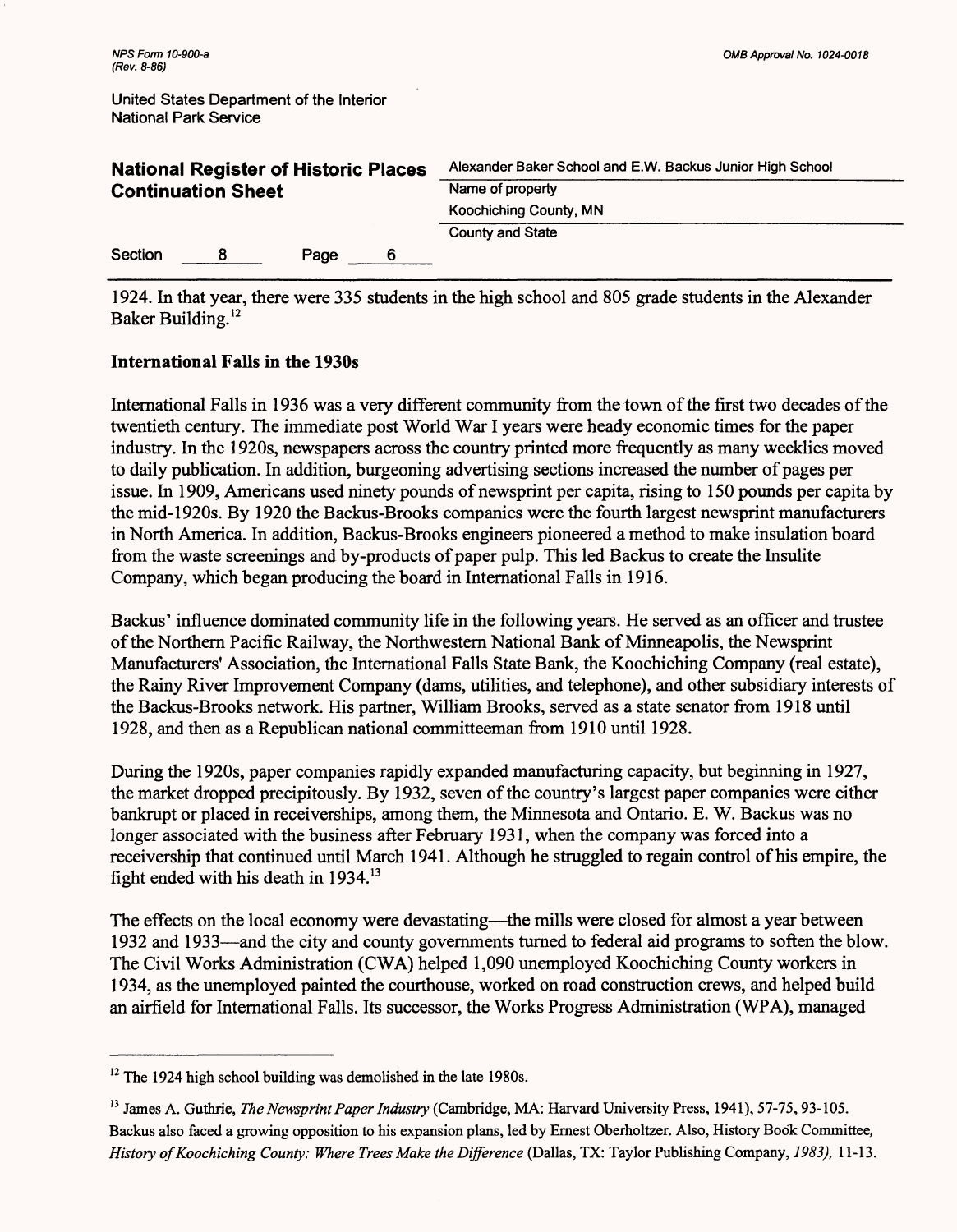| <b>National Register of Historic Places</b><br><b>Continuation Sheet</b> |   |      |  | Alexander Baker School and E.W. Backus Junior High School |  |
|--------------------------------------------------------------------------|---|------|--|-----------------------------------------------------------|--|
|                                                                          |   |      |  | Name of property<br>Koochiching County, MN                |  |
|                                                                          |   |      |  |                                                           |  |
|                                                                          |   |      |  | <b>County and State</b>                                   |  |
| Section                                                                  | 8 | Page |  |                                                           |  |

numerous programs in the county, including road and bridge construction, a municipal dock for the Rainer, assistance for the Immigration Border Patrol, and a sewing program.

In 1933 the federal government established the Public Works Administration (PWA), aimed at providing grants and loans to spur construction. The PWA funded new buildings, with the maximum grant of forty-five percent of the total cost. Its projects tended to be larger than those financed by the Works Project Administration. As administered by Harold Ickes, Secretary of the Interior, the PWA operated under tight fiscal control. His intention was to steer the PWA away from unnecessary and wasteful spending, avoiding the scandals that rocked the Harding administration in the previous decade.<sup>14</sup> The selection process relied heavily on the state level boards. The Minnesota State Advisory Board appointed in July 1933, with William N. Carey, State Engineer, serving as the panel's executive officer. This body prepared a report on each application and forwarded both the report and application to Washington, including a recommendation. Factors included:

- The relation of the particular project to coordinated planning and its social desirability.
- Economic desirability of the project, i.e. its relation to unemployment and revival of industry.
- The financial ability of the applicant to complete the work and to reasonably secure any loans made by the United States. <sup>15</sup>

By the end of the program in 1941, the PWA had sponsored 666 federal and non-federal projects in Minnesota, including 252 educational buildings.

International Falls had a difficult time with its PWA applications. Its first major request, in 1934, was for money for \$230,000 for a new water works. It was rejected "on the grounds that International Falls is a one industry town, dependent on natural resources, which is subject to natural depletion and sudden possible destruction by fire. The government does not consider it advisable to take such risks with public funds."16

Another request, in 1935, was for a city hall/ recreation building. A local newspaper reported:

<sup>&</sup>lt;sup>14</sup> J. Kerwin Williams, *Grants-in-Aid under the Public Works Administration* (New York: 1939); John T. Flynn, "Who's Holding Back Public Works?" *New Republic,* 76 (1933): 145-148; "The New Deal: An Analysis and Appraisal," *The Economist* (3 October 1936): 5; William E. Leuchtenburg, *Franklin D. Roosevelt and the New Deal* (New York: Harper & Row, 1963), 70-71,133-134.

<sup>&</sup>lt;sup>15</sup> Rolf T. Anderson, "Federal Relief Construction in Minnesota, 1933-1941," National Register of Historic Places Multiple Property Nomination Form. 30 October 1995.

<sup>16</sup> *IF Press, 29* March 1934.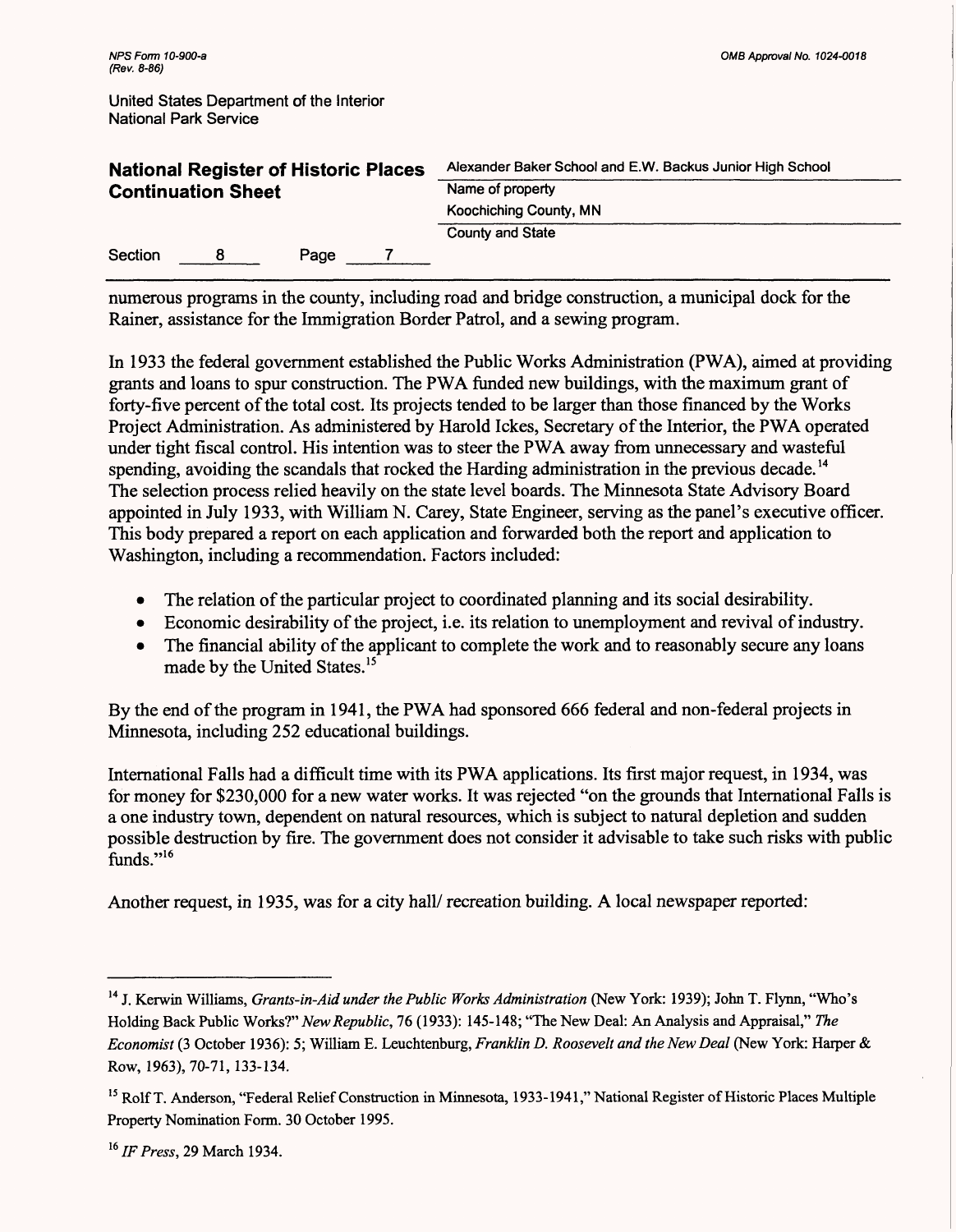| <b>National Register of Historic Places</b><br><b>Continuation Sheet</b> |  |      |    | Alexander Baker School and E.W. Backus Junior High School |  |
|--------------------------------------------------------------------------|--|------|----|-----------------------------------------------------------|--|
|                                                                          |  |      |    | Name of property                                          |  |
|                                                                          |  |      |    | Koochiching County, MN                                    |  |
|                                                                          |  |      |    | <b>County and State</b>                                   |  |
| Section                                                                  |  | Page | -8 |                                                           |  |

The city council went on record last night as being heartily in favor of a new city hall and recreation building for the city and the vote to accept what is known as scheme "A" was unanimously endorsed. Steps will be taken immediately to call a special bond issue election as well as to make application for PWA funds... According to proposals, the new building will cost approximately \$180,000.

The same story noted the central role of the intended architect in the application process.

Nairne W. Fisher, St. Cloud architect, who drew the accepted plans was present at the meeting and presented in great detail the various procedure necessary for the securing of the government aid. Sketches and drawings of the new building were also exhibited to the members of the council.<sup>17</sup> The state board again expressed concerns with the region's economic stability. William Carey, the state engineer, advised city leaders that a formal request would undoubtedly be refused, citing "overlapping debts of the county and school district and one of the highest per capita indebtedness in the state." Carey again cited the one-industry nature of the city's business. The city council pushed ahead, however, and conducted a public referendum. However, the bond issue lost by nineteen votes.<sup>18</sup>

# **£. W. Backus Junior High School**

Within a few years of the construction of the Baker School, the school board recognized the need for additional space and built a high school in 1923. By 1935, the high school was bursting at the seams, partially due to consolidation, with enrollment growing from 346 students in 1924 to 756 in 1935. As the local newspaper observed,

The Falls high school, overcrowded as it was last year, will house a greater number of students this year. Monday, 750 were in attendance and a larger enrollment is anticipated. To partly alleviate crowded conditions, seventh and eighth grade class work in industrial training and home economics has been cut in half. Music classes in the same grades have been greatly increased in size. <sup>19</sup>

The State Department of Education warned the local school board that new space would be required, but held back on any sanctions, recognizing that much of the growth was directly tied to administrative

<sup>&</sup>lt;sup>17</sup> IF Press, 18 April 1935. Also 31 October 1935: Fisher designed the Littlefork Junior High School, built with WPA funds. Fisher also drew the plans for PWA funded elementary schools in nearby Ray and Loman in 1938. The PWA finally approved \$56,856 for a public library and \$54,838 for a municipal building. These were completed in 1939 with Reinhold Melander as the project's architect. See *IF Daily Journal,* 20 September 1938.

 $18$  IF Press, 9 May 1935.

<sup>19</sup> *International Falls Daily Journal,* 4 September 1935.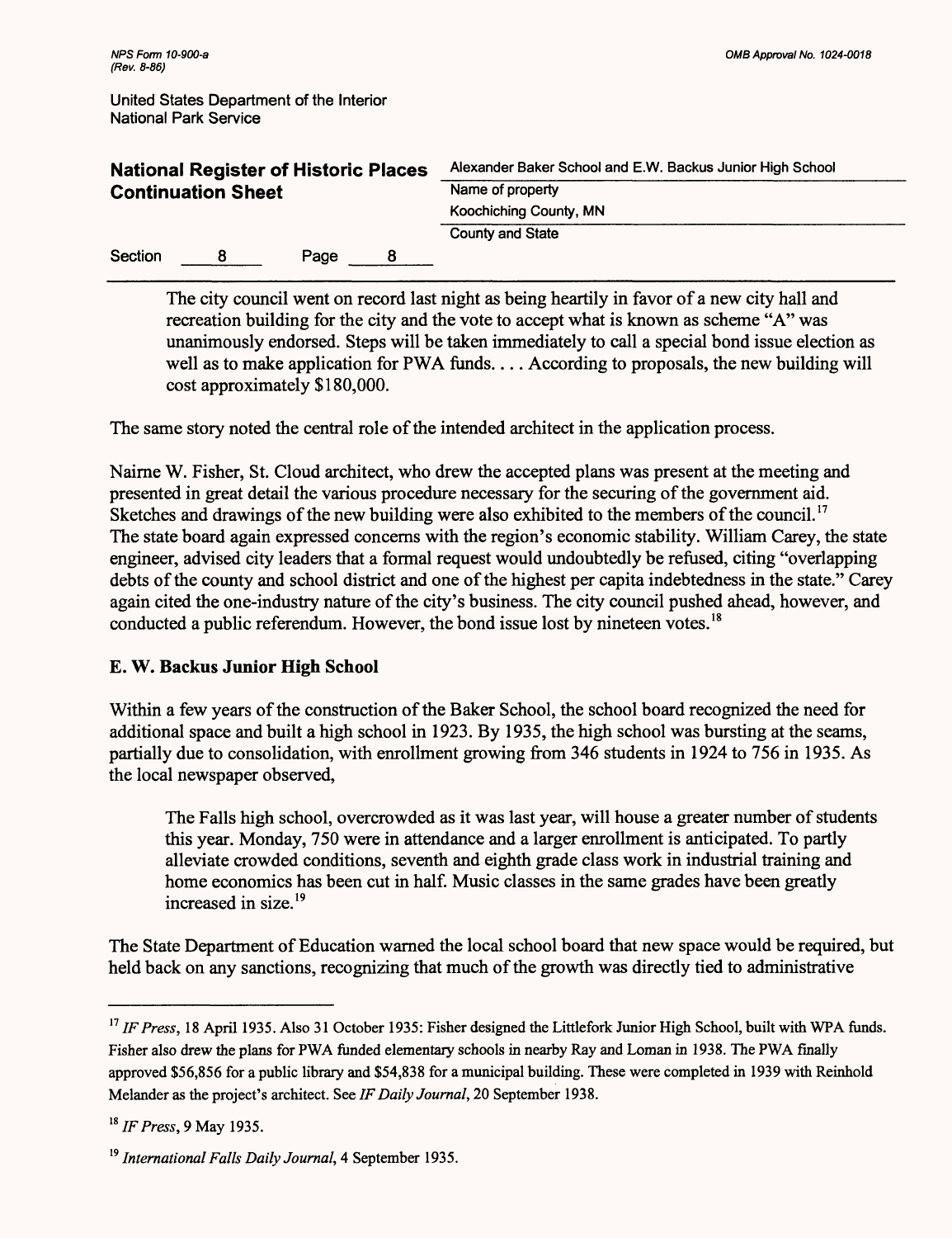| <b>National Register of Historic Places</b><br><b>Continuation Sheet</b> |  |      |                        | Alexander Baker School and E.W. Backus Junior High School |  |
|--------------------------------------------------------------------------|--|------|------------------------|-----------------------------------------------------------|--|
|                                                                          |  |      |                        | Name of property                                          |  |
|                                                                          |  |      | Koochiching County, MN |                                                           |  |
|                                                                          |  |      |                        | <b>County and State</b>                                   |  |
| Section                                                                  |  | Page | 9                      |                                                           |  |

directives to consolidate schools in nearby communities. In 1931, the county cut the school budget by a third and closed eighteen of its thirty-nine schools. Some forty-five junior high students from the nearby Holler District, for example, were shifted into the city system at the request of the state.

In response, the district school board recommended that a new junior high school be constructed, permitting the transfer of some 350 students from the high school building. They weighed several alternatives, finally determining that an addition to the Alexander Baker School was the most economical solution.20

The school district applied for a PWA grant in June 1935, only to be turned down. As noted, PWA regulations capped the maximum grant at forty-five percent of the total cost. Realizing that a new school was essential, the district reapplied for a grant equal to thirty percent. To their surprise, the government came back with approval for the original request. The final hurdle was cleared when the city voters approved the school bond by an overwhelming margin of  $601-35$ <sup>21</sup>

The school board hired Nairne Fisher to design the new building, recommending that its style "be in the same simple type of architecture as the Alexander Baker school." Born in 1898, Fisher opened an office in Saint Cloud in 1922. His most notable works include the Rice (Faribault) and Pope (Glenwood) County courthouses, both listed on the National Register of Historic Places. He gained a reputation for his public buildings. In his Saint Cloud, for example, he designed St. Mary's Church, Garfield Grade School, Jefferson Grade School, the Cathedral High School building and St. Anthony's Church and School. By 1938, he expanded his firm, opening offices in Chicago, Saint Paul, and Milwaukee. Shortly afterward, Fisher moved to Washington, D.C. to direct an office.<sup>22</sup>

With funding and drawings in hand, the school board awarded construction contracts in December. Duplaise and Kileen of Superior oversaw general construction, with plumbing, heating and ventilating by Healey Plumbing and Heating of St. Paul; electrical by Universal Electric of Minneapolis and temperature control by Johnson Service of Minneapolis. Construction moved along swiftly, although one crucial decision remained unsettled, as reported in the local news:

Unable to decide on the color of the brick for the new junior high building, members of the board ... decided to defer selection ... to a later date. Members would prefer to match the Alexander

<sup>20</sup>*IF Daily Journal,* October 1935.

<sup>&</sup>lt;sup>21</sup> IF Press, 13 June 1935; IF Daily Journal, 11 September 1935, 28 October 1935. This was the largest PWA grant in Koochiching County. Other approved projects included road construction and a new high school stadium.

<sup>22</sup> Survey files, St. Cloud Heritage Preservation Commission; Northwest Architectural Archives file; *Saint Cloud Times,* 7 June 1938. Fisher died in 1980 in Deltona, Florida.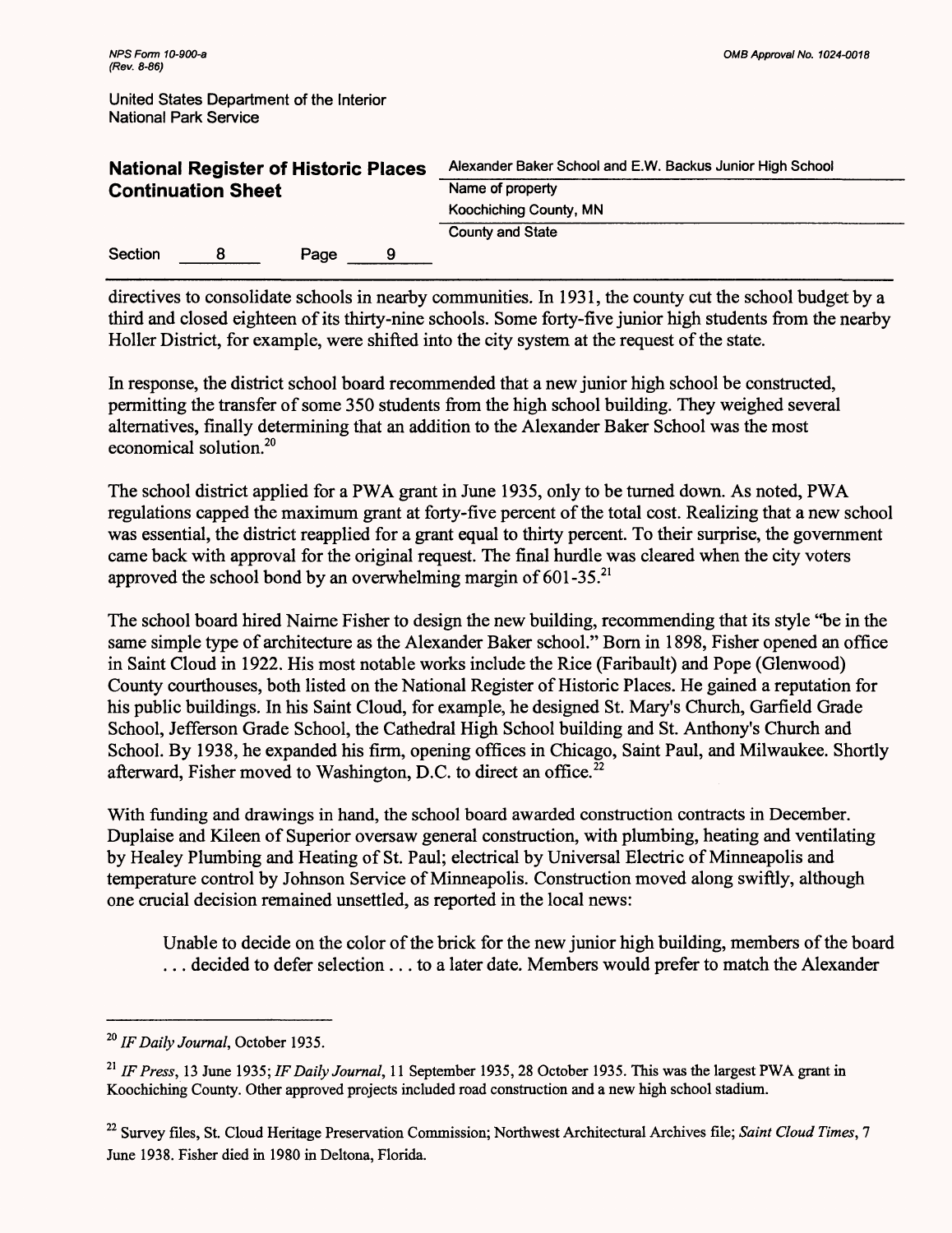|                              | United States Department of the Interior |
|------------------------------|------------------------------------------|
| <b>National Park Service</b> |                                          |

| <b>National Register of Historic Places</b> | Alexander Baker School and E.W. Backus Junior High School |  |
|---------------------------------------------|-----------------------------------------------------------|--|
| <b>Continuation Sheet</b>                   | Name of property                                          |  |
|                                             | Koochiching County, MN                                    |  |
|                                             | <b>County and State</b>                                   |  |
| 10<br>Section<br>Page                       |                                                           |  |

Baker building in color, but have not been able to secure a close match. Nairne Fisher, architect, advises a contrasting brick be used if a matching brick cannot be secured.<sup>23</sup>

In the end, the matching exterior brick was chosen. When construction costs ran over budget, the city successfully applied for \$57,233 in additional PWA funds. In the end, the school cost \$391,000 with the PWA contributing \$176,333.<sup>24</sup>

Some classes moved into Backus School in February. The local newspaper observed:

Although the new school will not be completed for another month, seventh grade classes in home economics and industrial arts must be held in the new building. This action is mandatory on local school officials by the state department of education if the school is to retain its present ranking and receive the same departmental grants. Meanwhile work is being rushed. The majority of the class rooms have been completed, except for finishing the floors and installing electrical fixtures. The gym has been finished, the auditorium has been decorated and lighting fixtures have been installed but the auditorium chairs will not be shipped for some time. Workmen are expected to begin installing the students' lockers tomorrow morning.<sup>25</sup>

The public received its first glimpse in May, when the Baker School presented its annual operetta in the auditorium. A full house applauded "The Land of Dreams Come True."26

Formal dedication ceremonies waited until the next school year. A local reporter praised its design, stating,

The attractive auditorium, in which Architect Nairne Fisher dared to use pastel colors and achieved a thing of beauty, was comfortably filled ... Besides the auditorium, the school contains several other rooms which make it one of the most practical in the state. The home economics and industrial arts departments and cafeteria are all smartly finished.<sup>27</sup>

The two schools held a central place in the educational and social life of the community. Numerous school concerts, theatrical productions, and sporting competitions graced the stage of the auditorium, which had the largest seating capacity within a one hundred mile radius.

*26 IF Press, 20 May,* 1936.

<sup>23</sup>*IF Press,* 23 April 1936.

<sup>24</sup>*IF Press,* 10 September 1936.

<sup>25</sup>*IF Press,* 25 February 1937.

<sup>27</sup> *IF Daily Journal,* 14 October 1937.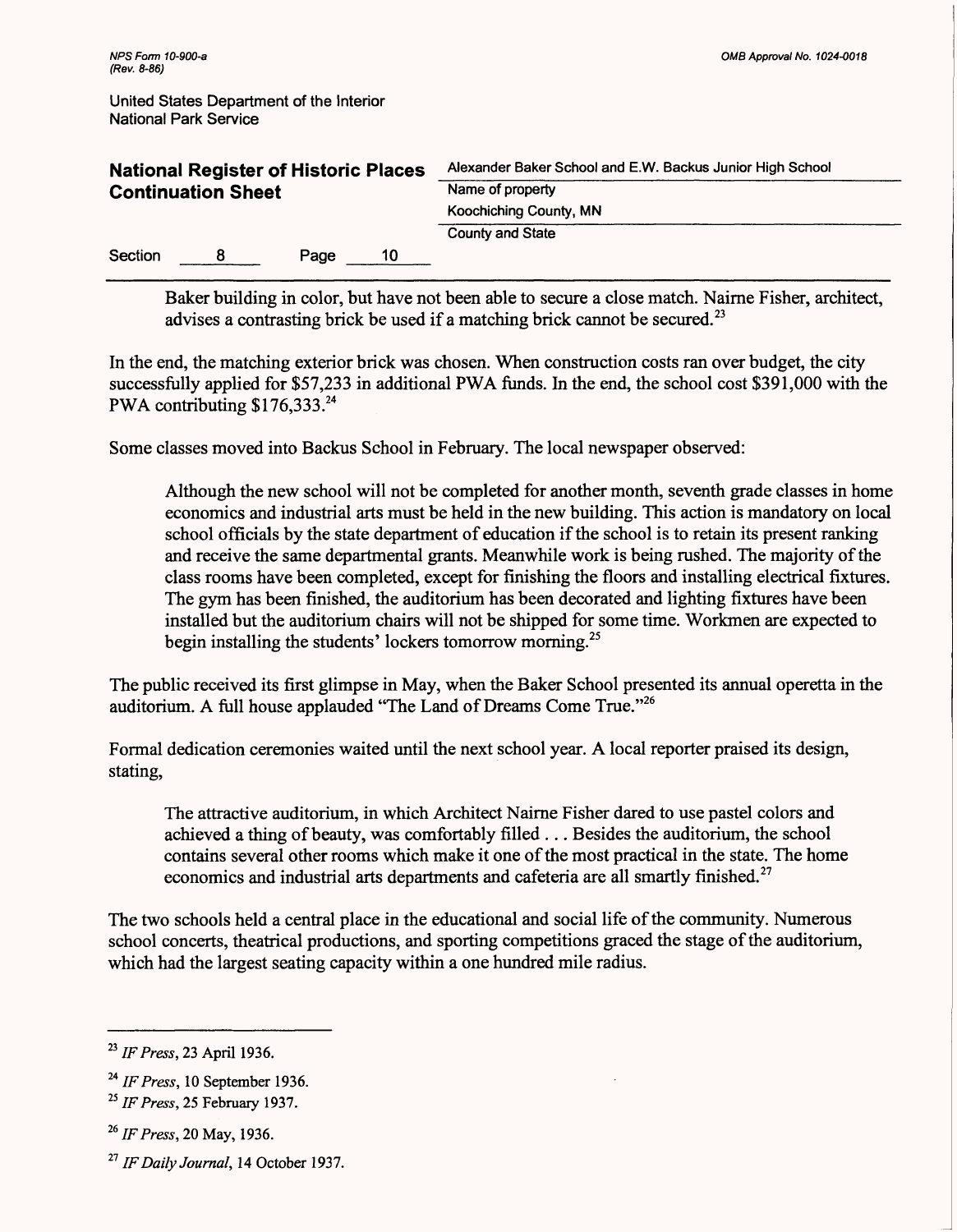| <b>National Register of Historic Places</b><br><b>Continuation Sheet</b> |  |      |                        | Alexander Baker School and E.W. Backus Junior High School |  |
|--------------------------------------------------------------------------|--|------|------------------------|-----------------------------------------------------------|--|
|                                                                          |  |      |                        | Name of property                                          |  |
|                                                                          |  |      | Koochiching County, MN |                                                           |  |
|                                                                          |  |      |                        | <b>County and State</b>                                   |  |
| Section                                                                  |  | Page | 11                     |                                                           |  |

The well-equipped home economics and industrial arts departments were especially important to the curriculum. Taking advantage of these excellent facilities, the auditorium, and the public address system, a local newspaper held a cooking school in Backus School for the next decade, drawing more than a thousand people every year. In the late 1930s, the WPA used the basement storage area to store food for countywide distribution through various relief projects, including a school hot lunch program.<sup>28</sup>

While the explosive growth of its first decades abated, the population of International Falls continued to climb steadily. In 1948, the two local independent school districts, representing International Falls *(#4)*  and South International Falls *(#1)* consolidated. In that same year, the district built the Forestland Grade School on Block 97 to the west of the Baker/Backus Schools. The buildings continued to be used for school classes until the 1980s. Between 1988 and 1995, Independent School District No. 361 used the facilities as offices, with some rooms used by the Early Childhood and Family Education Center.<sup>29</sup>

# **Conclusion**

The two schools played a significant role in the educational and social life of the community and region. Due largely to the business ventures of lumberman E.W. Backus, the city of International Falls developed from an isolated wilderness village into a city of 13,520 within a decade. To meet the needs of its growing population, the city built the Alexander Baker School in 1912. Following its opening, the school quickly became an important community center, educating not only the town's youth, but providing space for adult education, agricultural extension classes, and teacher training.

Fourteen years later, during an economic collapse in the paper industry, the community built another school in 1935-36. The Backus School is an important example of Federal Relief Construction and meets the registration requirements for Educational Facilities as established in the Multiple Property Documentation Form entitled, "Federal Relief Construction in Minnesota, 1933-1941". Backus School, completed in 1936, was the largest single Public Works Administration funded project in Koochiching County. As an educational facility, it provided a new and modern building for instruction and other services to the community.<sup>30</sup>

<sup>28</sup>*IF Daily Journal,* 4-6 October 1938. The large walk-in freezer is still located in the basement.

<sup>29</sup> Hiram Drache, *Taming the Wilderness: The Northern Border Country, 1910-1939 (Danville, IL: Interstate Publishers, Inc., 1992),* 194-196. Also, History Book Committee, *History of Koochiching County,* 60.

<sup>30</sup> Rolf T. Anderson, "Federal Relief Construction in Minnesota, 1933-1941," National Register of Historic Places Multiple Property Nomination Form, 30 October 1995.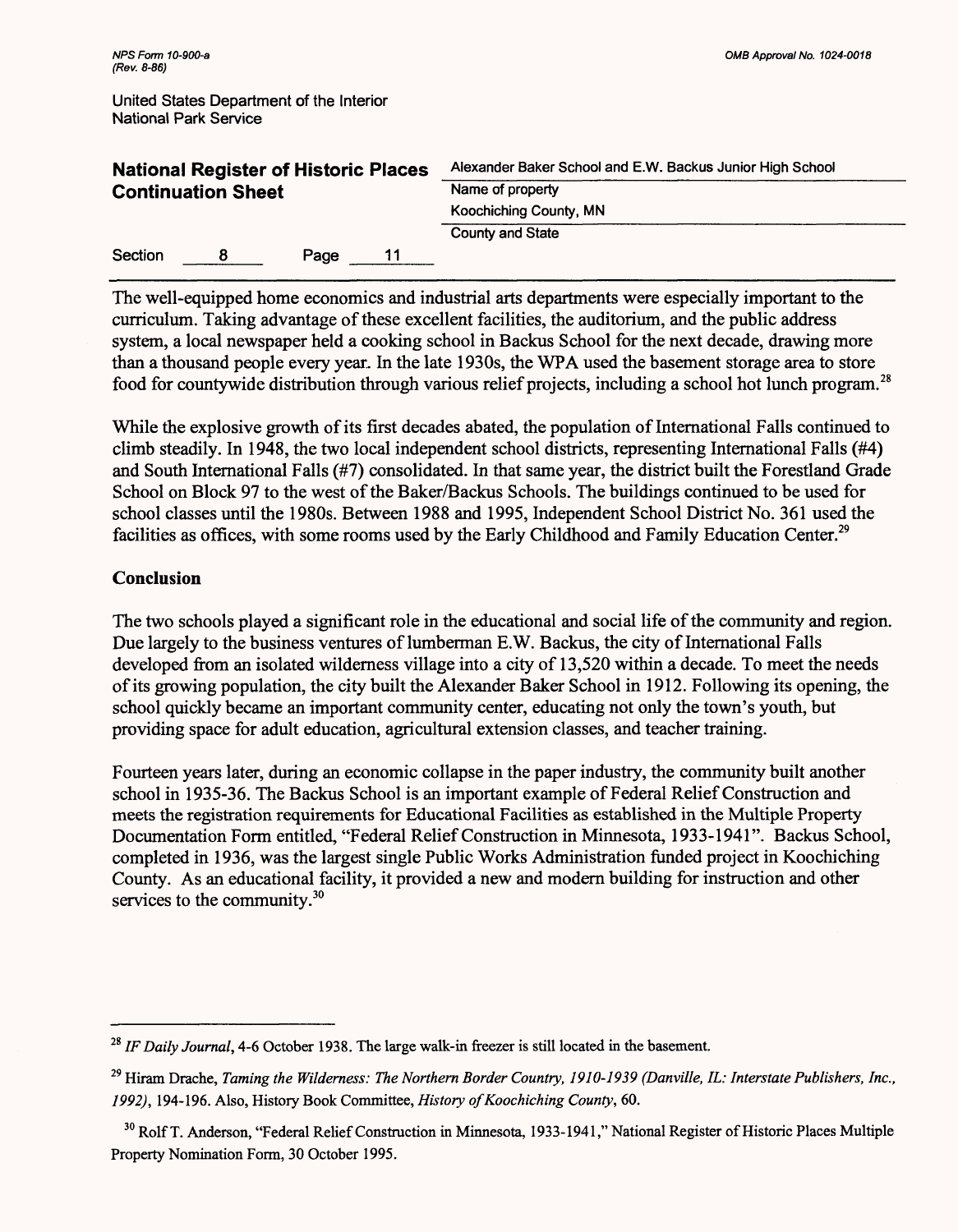| <b>National Register of Historic Places</b> | Alexander Baker School and E.W. Backus Junior High School |
|---------------------------------------------|-----------------------------------------------------------|
| <b>Continuation Sheet</b>                   | Name of property                                          |
|                                             | Koochiching County, MN                                    |
|                                             | <b>County and State</b>                                   |
| Section<br>9<br>Page                        |                                                           |

### **Major Bibliographic References**

- Anderson, Rolf T. "Federal Relief Construction in Minnesota, 1933-1941." National Register of Historic Places Multiple Property Nomination Form. 30 October 1995.
- Drache, Hiram. *Taming the Wilderness: The Northern Border Country, 1910-1939.* Danville, IL: Interstate Publishers, Inc., 1992.
- Guthrie, James A. *The Newsprint Paper Industry.* Cambridge, MA: Harvard University Press, 1941.
- History Book Committee. *History of Koochiching County: Where Trees Make the Difference.* Dallas, TX: Taylor Publishing Company, 1983.

*International Falls (MN) Daily Journal.*

*International Falls (MN) Press.*

Isakoff, JackF. *The Public Works Administration.* Urbana IL: University of Illinois Press, 1938.

Olson, James E. *Historical Dictionary of the New Deal.* Westport, CT: Greenwwod Press, 1985.

- *Our Story: One Hundred Years in the Life of Borderland.* Special Supplement, *International Falls Daily Journal,*  15 March 2000.
- Searles, R. Newell. *Saving Quetico-Superior: A Land Set Apart.* Saint Paul: Minnesota Historical Society Press, 1977.

Williams, J. Kerwin. *Grants-in-Aid under the Public Works Administration.* New York: 1939.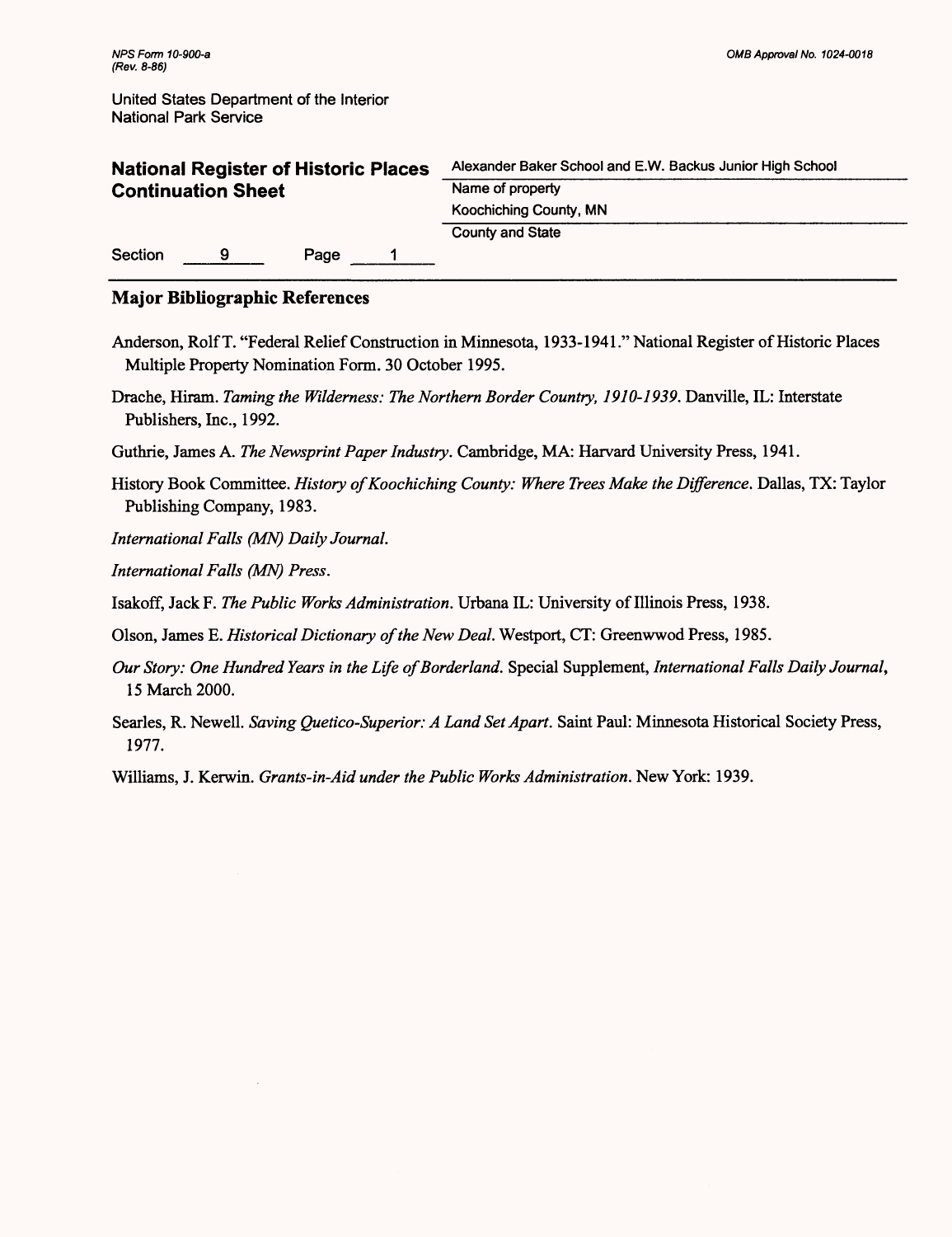| <b>National Register of Historic Places</b><br><b>Continuation Sheet</b> |    |      | Alexander Baker School and E.W. Backus Junior High School |
|--------------------------------------------------------------------------|----|------|-----------------------------------------------------------|
|                                                                          |    |      | Name of property                                          |
|                                                                          |    |      | Koochiching County, MN                                    |
|                                                                          |    |      | <b>County and State</b>                                   |
| Section                                                                  | 10 | Page |                                                           |

# **Geographical Data**

# *Verbal Boundary Description.*

Blocks 43 and 44, International Falls, Koochiching County, Minnesota.

# *Boundary Justification.*

The boundary includes the historic boundaries of the Alexander Baker School and the E. W. Backus Junior High School property during the period of significance. When constructed, the Baker School property included all of Block 43. The school district acquired Block 44 in 1921, prior to construction of the Backus School in 1936.

Forestland Grade School is not included in this nomination because it represents a later period of school development and expansion. Additional research is needed to determine if it meets National Register Criteria.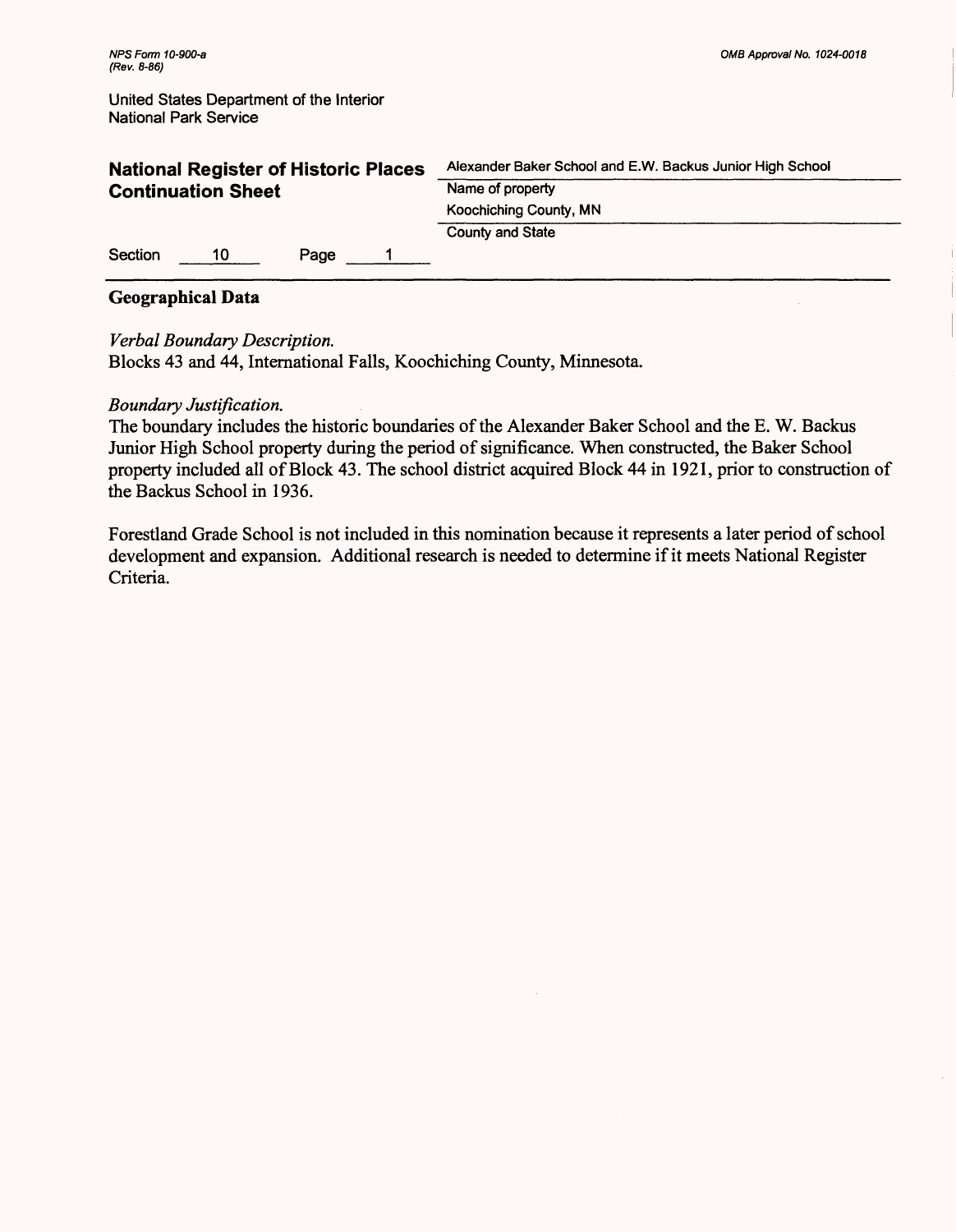

**5th Street** 

N